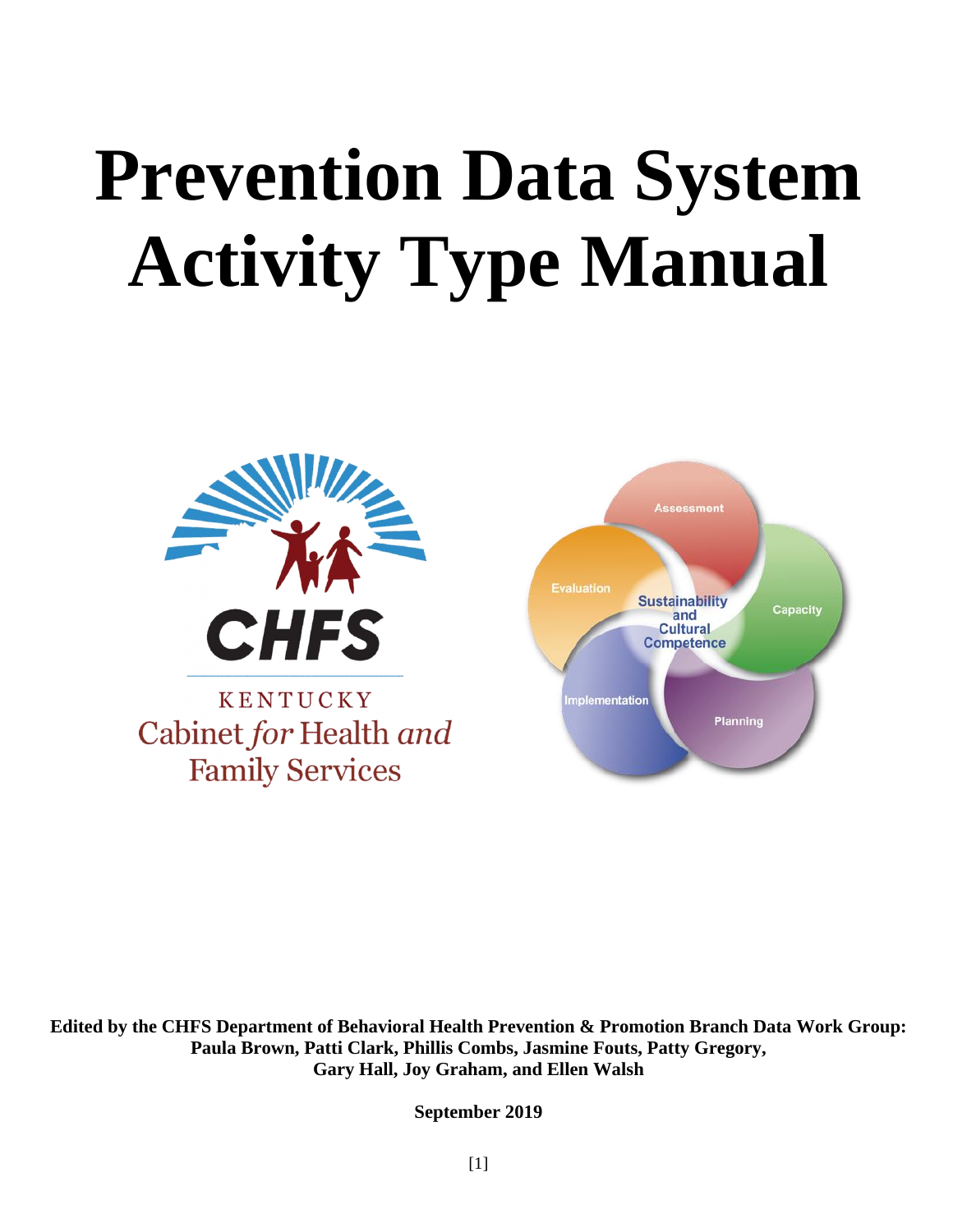# **Table of Contents**

| A1 Alternative Activity or Program Delivery and Support Group Activities 12              |  |
|------------------------------------------------------------------------------------------|--|
|                                                                                          |  |
| EN1 Efforts, Campaigns, or Activities to Reduce Illegal Sales to Minors  13              |  |
| EN2 Public Policy, Law, Regulation, Ordinance, Community Campaign, Effort, or Activity14 |  |
|                                                                                          |  |
|                                                                                          |  |
|                                                                                          |  |
|                                                                                          |  |
|                                                                                          |  |
|                                                                                          |  |
|                                                                                          |  |
|                                                                                          |  |
|                                                                                          |  |
|                                                                                          |  |
|                                                                                          |  |
|                                                                                          |  |
|                                                                                          |  |
|                                                                                          |  |
|                                                                                          |  |
|                                                                                          |  |
|                                                                                          |  |
|                                                                                          |  |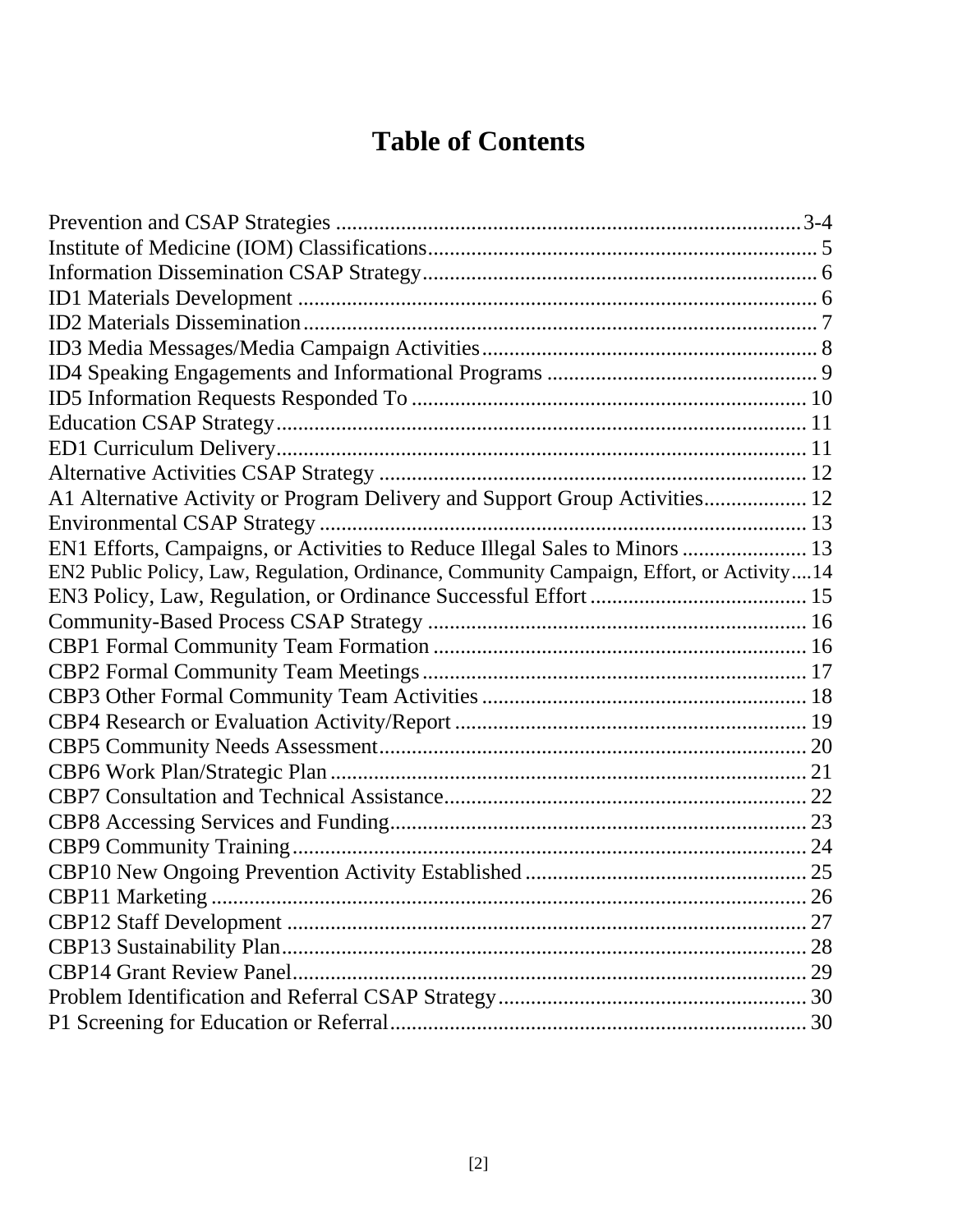### **Prevention and CSAP Strategies**

Primary prevention activities are those directed at individuals who do not require treatment for substance use/misuse. In implementing the comprehensive prevention program, the Division of Behavioral Health (DBH) and contracted prevention providers shall use the six strategies listed below.

(1) Information Dissemination: This strategy provides awareness and knowledge of the nature and extent of alcohol, tobacco/nicotine products, and drug use, misuse, and addiction and their effects on individuals, families, and communities. Information dissemination is characterized by one-way communication from the source to the audience, with limited interaction between the two.

Examples of activities conducted and methods used for this strategy include (but are not limited to) the following:

- Clearinghouse/information resource center(s)
- Resource directories
- Media campaigns, billboards, yard signs
- Brochures/flyers
- Radio/TV/theater public service announcements
- Speaking engagements
- Health fairs/health promotion events
- Promotion of national, state, and local hotlines
- Social media posts
- (2) Education: This strategy involves two-way communication and is distinguished from the Information Dissemination strategy by the fact that interaction between the educator/facilitator and the participants is the basis of its activities. Activities under this strategy aim to affect life and social skills, including decision-making, refusal skills, and critical analysis (e.g., of media messages). Education always includes use of an established curriculum.

Examples of activities conducted and methods used for this strategy include (but are not limited to) the following:

- Classroom and/or small group sessions (all ages)
- Parenting and family management classes
- Education programs for youth groups
- Evidence-based curriculum implementation
- (3) Alternative Activities : This strategy includes constructive and healthy activities that offset the attraction to substance use/misuse and prevent related consequences.

Examples of activities conducted and methods used for this strategy include (but are not limited to) the following:

- Drug-free dances and parties
- Youth/adult leadership activities
- Community drop-in centers
- Service projects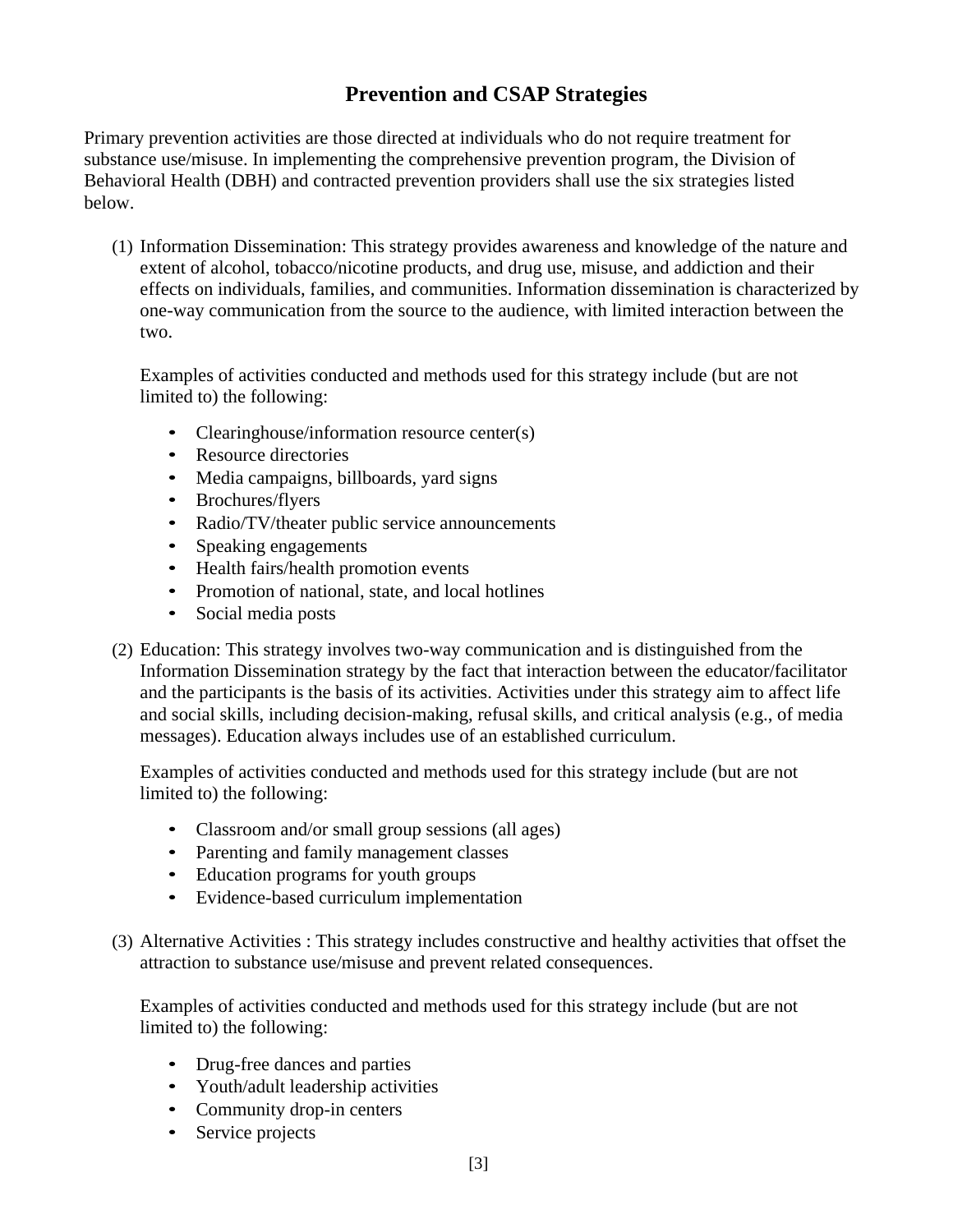(4) Environmental: This strategy establishes or changes written and unwritten community standards, codes, norms, and attitudes that influence the misuse of alcohol, tobacco/nicotine products, and other drugs.

Examples of activities conducted and methods used for this strategy may include (but are not limited to) the following:

- Promote the establishment or review of policies focused on substance use and related consequences in schools, workplaces, and communities
- Maximize local enforcement of existing laws, regulations, and policies that affect availability, distribution and consequences of substance use/misuse
- Review or modify alcohol and tobacco/nicotine product advertising and pricing practices
- (5) Community-Based Process: This strategy aims to enhance the ability of the community to provide behavioral health promotion, prevention, and treatment services.

Examples of activities conducted and methods used for this strategy include (but are not limited to) the following:

- Community, volunteer, and stakeholder training
- Strategic planning
- Multi-agency coordination and collaboration
- Grant-writing
- Community team-building
- Formal community/coalition meetings
- Staff development
- (6) Problem Identification and Referral: This strategy aims to identify individuals who have used substances and may have experienced consequences but whose behavior can be changed through prevention education. This strategy is used for screenings performed by prevention specialists, not for assessments by clinical staff. Do not use this strategy for screenings performed as part of curriculum delivery.

Examples of activities conducted and methods used for this strategy include (but are not limited to) the following:

- (SBIRT) Screening, Brief Intervention and Referral to Treatment (independent of curriculum delivery)
- (GAIN Q) Global Appraisal of Individual Needs Questionnaire (independent of curriculum delivery)
- (SASSI) Substance Abuse Subtle Screening Inventory (independent of curriculum delivery)
- (KY-Moms MATR) KY-Moms Maternal Assistance Toward Recovery Level 1 (independent of curriculum delivery)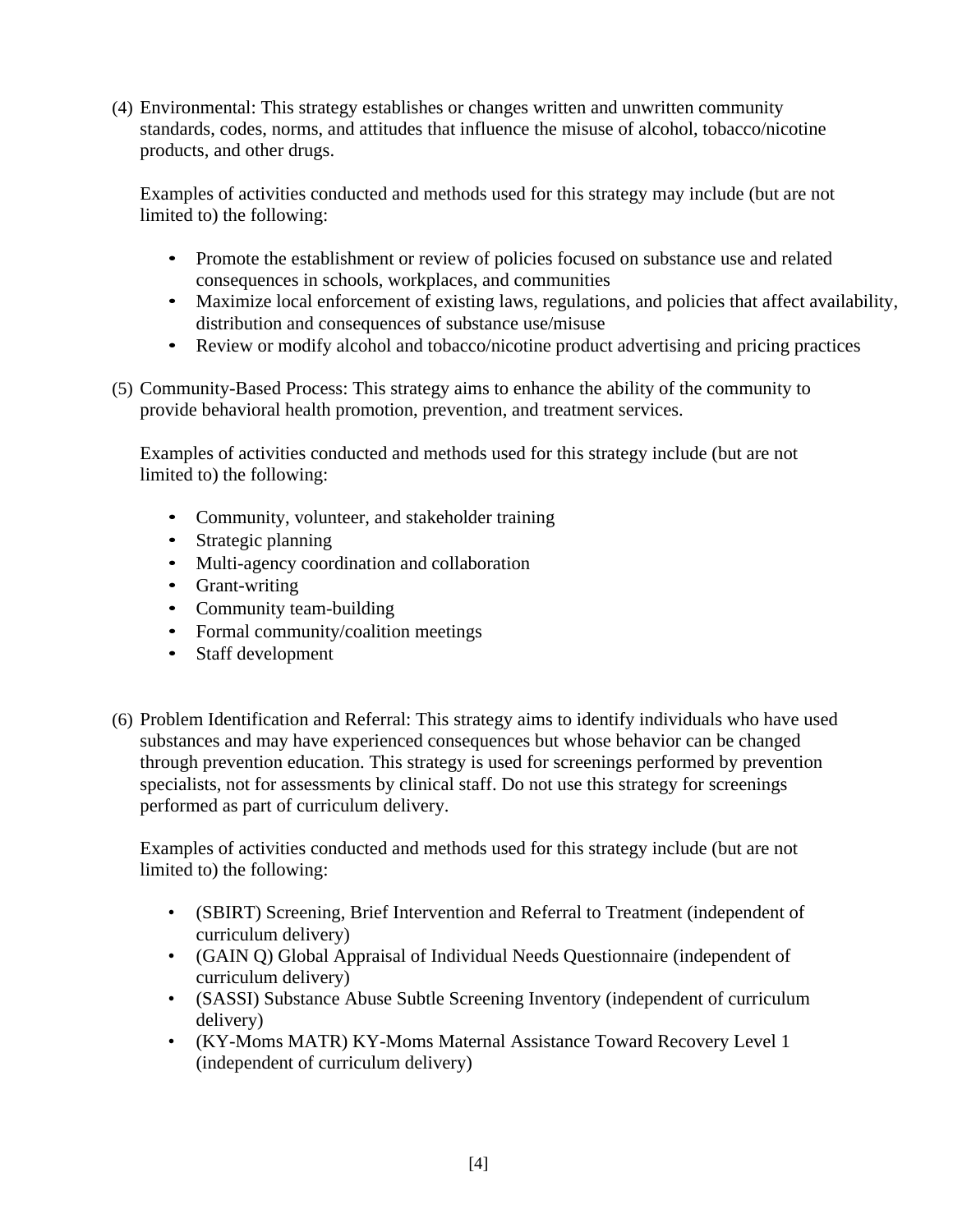# Explanation of Institute of Medicine (IOM) Classifications

#### **Institute of Medicine Classification: Universal, Selective, and Indicated:**

- *Universal:* Activities targeted to the general public or a whole population group that has not been identified on the basis of individual risk.
	- *Universal Direct*  Interventions directly serve an identifiable group of participants who have not been identified on the basis of individual risk. Coalition meetings are included in this classification.
	- *Universal Indirect*  Interventions support population-based programs and environmental strategies (e.g., establishing ATOD policies, modifying ATOD advertising practices). This could also include interventions involving programs and policies implemented by coalitions.
- *Selective:* Activities targeted to individuals or a subgroup of the population whose risk of developing a behavioral health disorder is significantly higher than average.
- *Indicated:* Activities targeted to individuals in high-risk environments, identified as having minimal but detectable signs or symptoms foreshadowing behavioral health disorder or having biological markers indicating predisposition for disorder but not yet meeting diagnostic levels. *(Adapted from The Institute of Medicine)*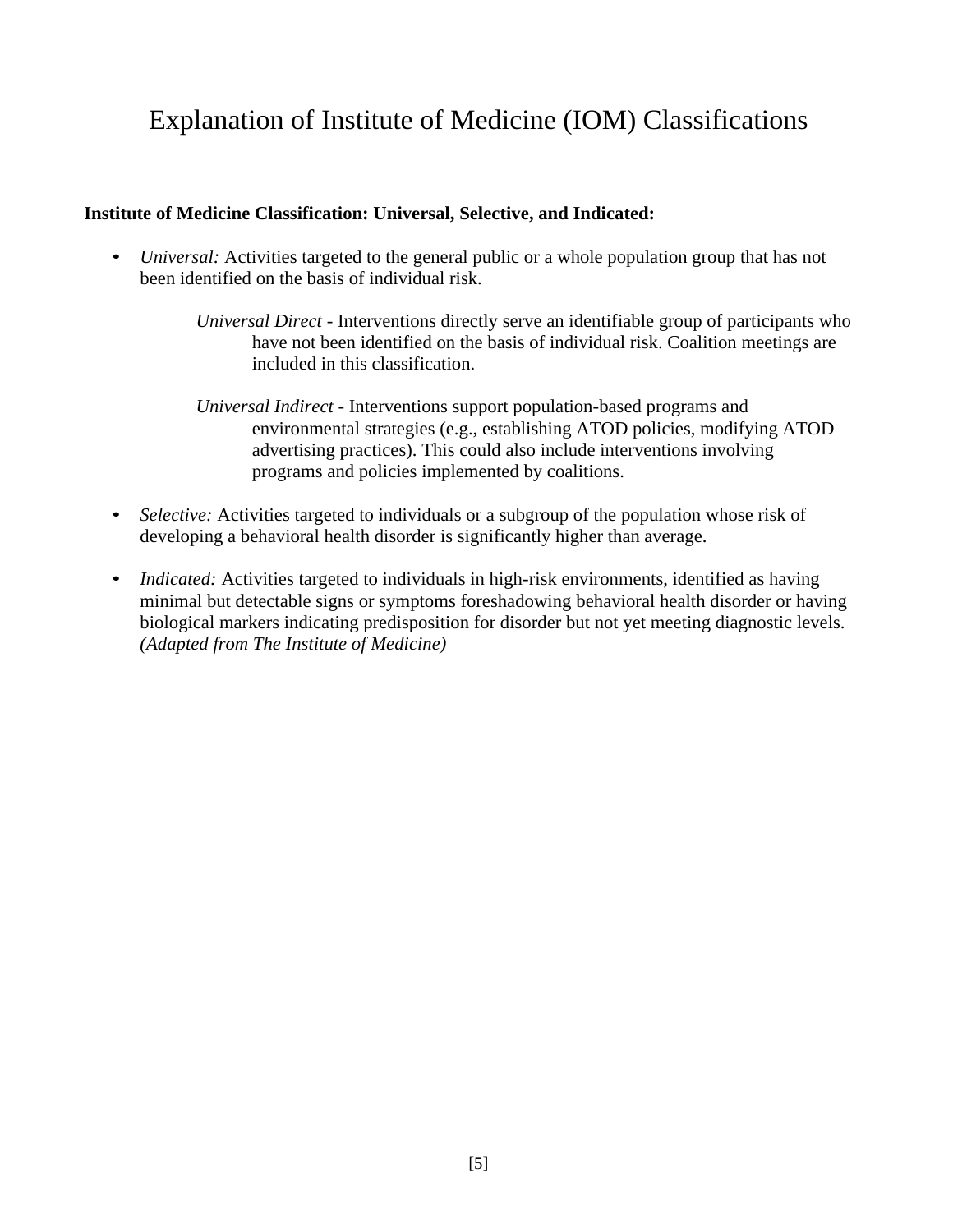# **Strategy: Information Dissemination**

**CSAP Strategy Definition:** Information Dissemination: This strategy provides awareness and knowledge of the nature and extent of alcohol, tobacco/nicotine products, and drug use, misuse, and addiction and their effects on individuals, families, and communities. It also provides knowledge and awareness of available prevention programs and services. Information dissemination is characterized by one-way communication from the source to the audience, with limited interaction between the two.

Ī

# **ID1 Materials Development ID1 ID1 IDM** Classification

**IOM Classification:** 

This activity type includes development of all types of materials, including video, printed material, curricula, PowerPoint presentations, newsletters, resource directories, etc. This is reported when the product is complete. This includes all phases of development from research to the finished product. For sequential materials such as newsletters, each issue is a separate entry. Materials created for a specific event (for example, a PowerPoint presentation for a brief speaking engagement, or a marketing flyer for a community training) are entered as preparation time for that event.

#### **Data Entry Tips:**

Surveys and other materials created for research and evaluation of activities are entered under CBP4 - Research or Evaluation Activity as prep time.

Only report Materials Development when a product is complete; include all time in that one entry.

Materials Development is for original material: curricula, media campaigns, brochures, etc.

When using this activity type, enter implementation time as the time it takes to develop the materials.

Enter participants and demographics as zero.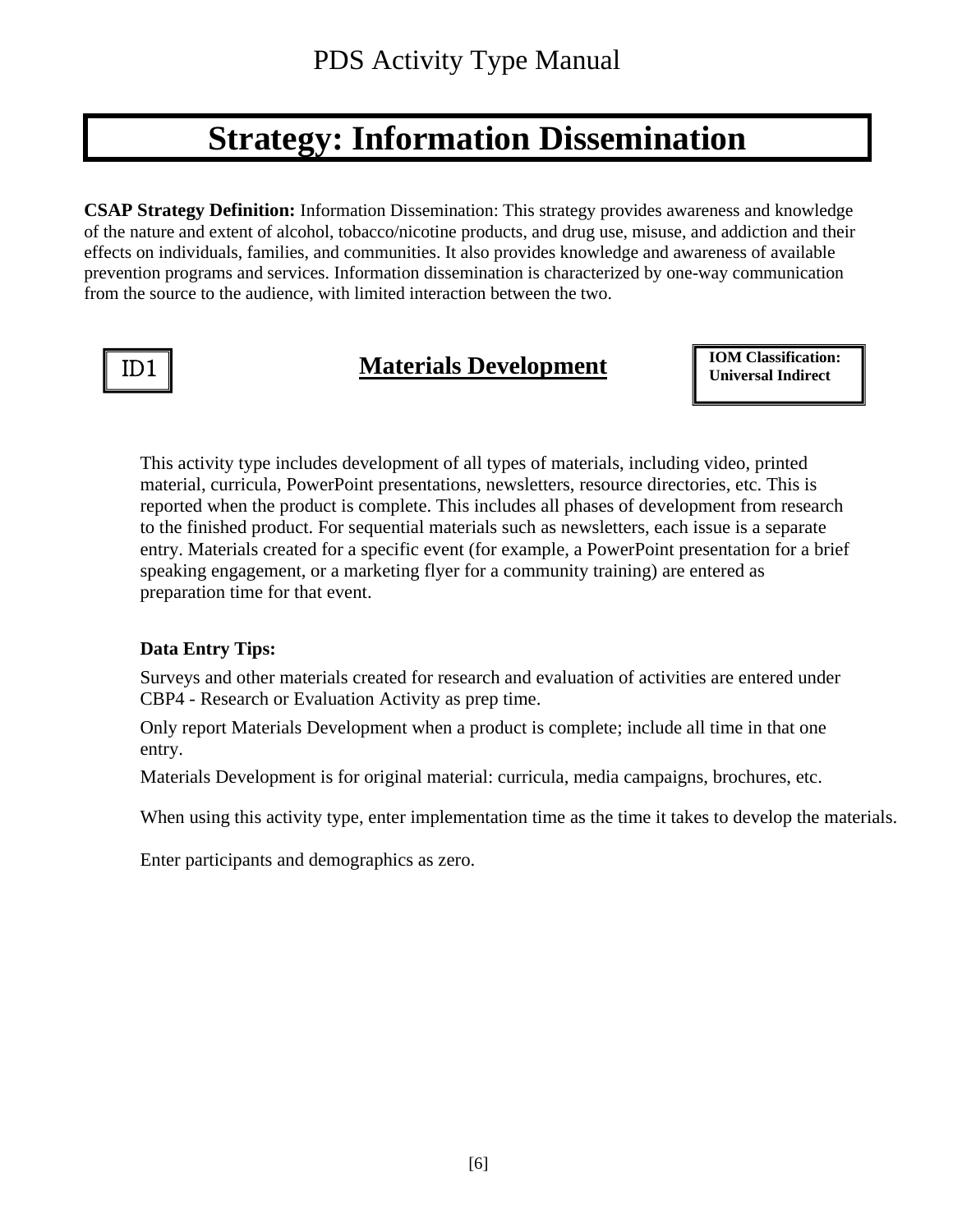#### ID2

Ϊ

### **Materials Dissemination**

**IOM Classification: Universal Direct Universal Indirect Selective Indicated**

This activity type includes dissemination of all types of materials. This usually applies to materials given to an individual who will then disperse them to others. Participation in health fairs or similar events where material is given out would also be entered as materials dissemination.

#### **Data Entry Tips:**

Examples of materials include video, printed material, curricula, newsletters, resource directories, etc.

If these materials are included with a training (e.g. QPR booklet), use the activity type for the training, for example, ED1 - Curriculum Delivery or CBP9 - Community Training.

If these materials are associated with a media campaign, use ID3 - Media Messages/Media Campaign Activities.

Participants are the number of people to whom you gave materials. For materials left in a location without interaction with a person, enter IOM as Universal Indirect; enter participants and demographics as zero and unknown.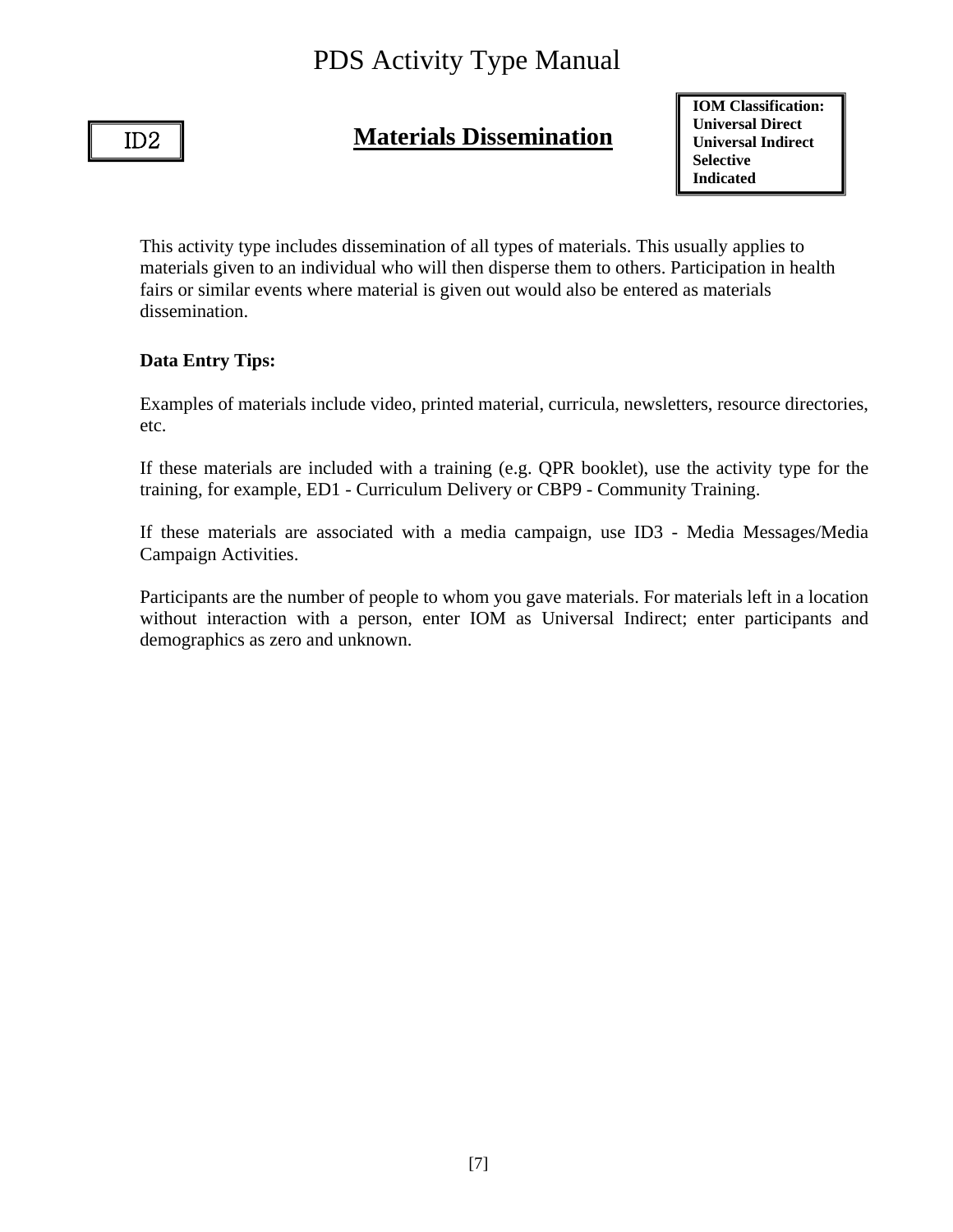### ID3

I

### **Media Messages/Media Campaign Activities**

**IOM Classification: Universal Direct Universal Indirect**

Use this activity type when a behavioral health message is published or broadcast by a media outlet. This includes radio, print, TV, and social media messages and interviews. This activity type should also be used for local participation in state or national media campaigns.

It also includes the implementation of structured activities associated with a media campaign that delivers behavioral health prevention information or health promotion messages.

Examples include:

- Distribution of signs to stores and businesses
- Distribution of bumper stickers, posters, flyers, window clings, bookmarks, etc. as part of a comprehensive media campaign
- Airing of an interview
- Publishing of an article

#### **Data Entry Tips:**

An interview is entered as a media message when it is aired. If the interview is taped and not aired live, the interview time is entered as preparation time for the airing of the message.

Some CMHCs have a marketing team that can assist with determining media reach (participants). If you have a marketing team, please utilize those services. If not, consider the following points:

- To determine media reach, contact the media outlet (newspaper, radio, television) and ask for the number of subscribers/listeners. The number of participants is 10% of that number.
- For billboards, check with the billboard company for the number of views per month. The number of participants is 100% of that number.
- For social media, count 100% of views and/or likes unless using a program (Google Analytics, Publishing Tools and Insights on Facebook, etc.) that provides analytics for your posts.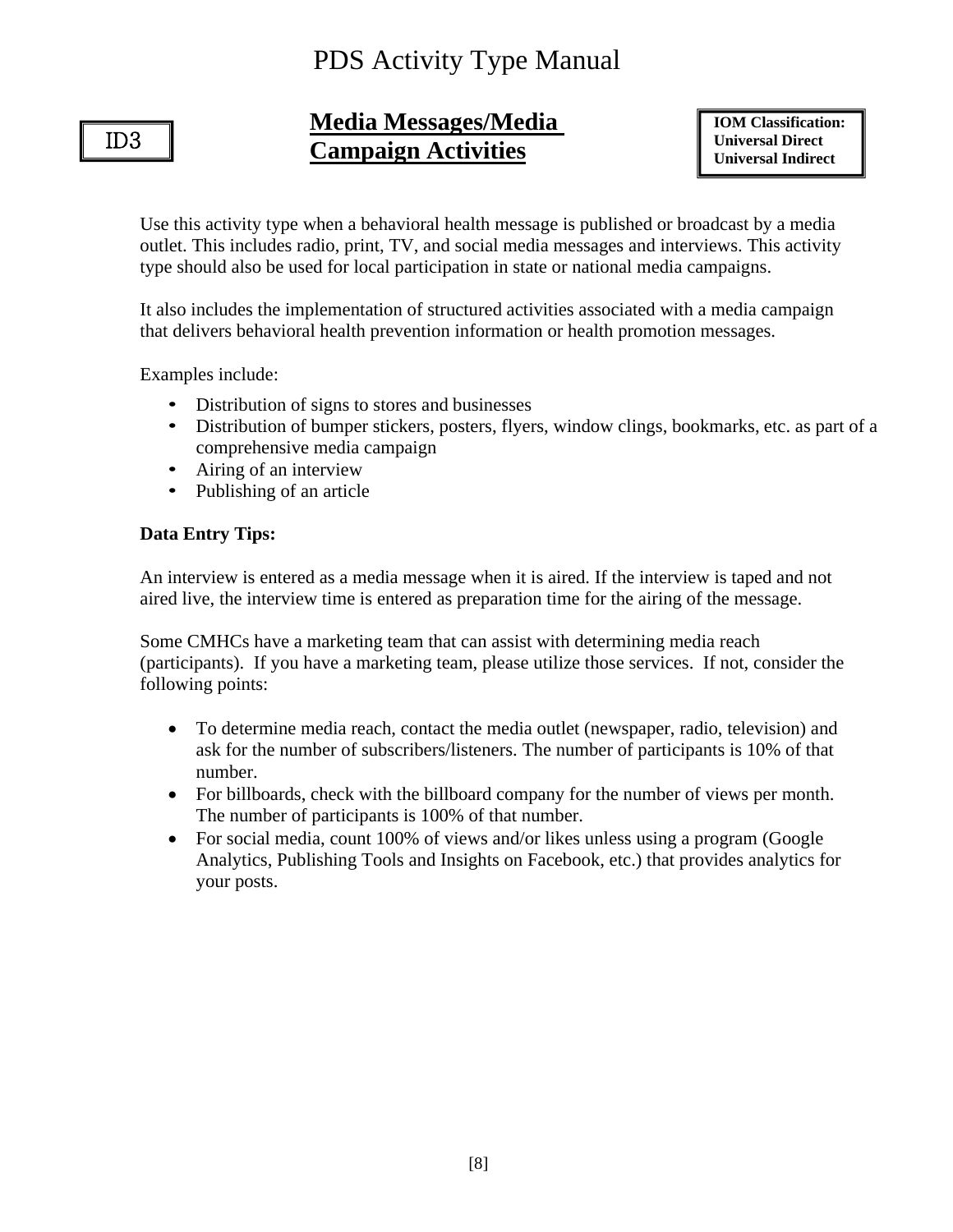### ID4

Ϊ

# **Speaking Engagements and Informational Programs**

**IOM Classification: Universal Direct Selective Indicated**

This activity type includes events intended to raise awareness or increase knowledge of substance use/misuse and related behavioral health problems, prevention organizations, and services and activities.

Examples include:

- Speeches/talks
- One-time classroom/assembly presentations
- Skits
- Webinars

#### **Data Entry Tips:**

For curriculums such as QPR, KY-Moms-MATR, AMSR, etc., use ED1 - Curriculum Delivery.

 Participants are the number of people that attended the speaking engagement or informational program.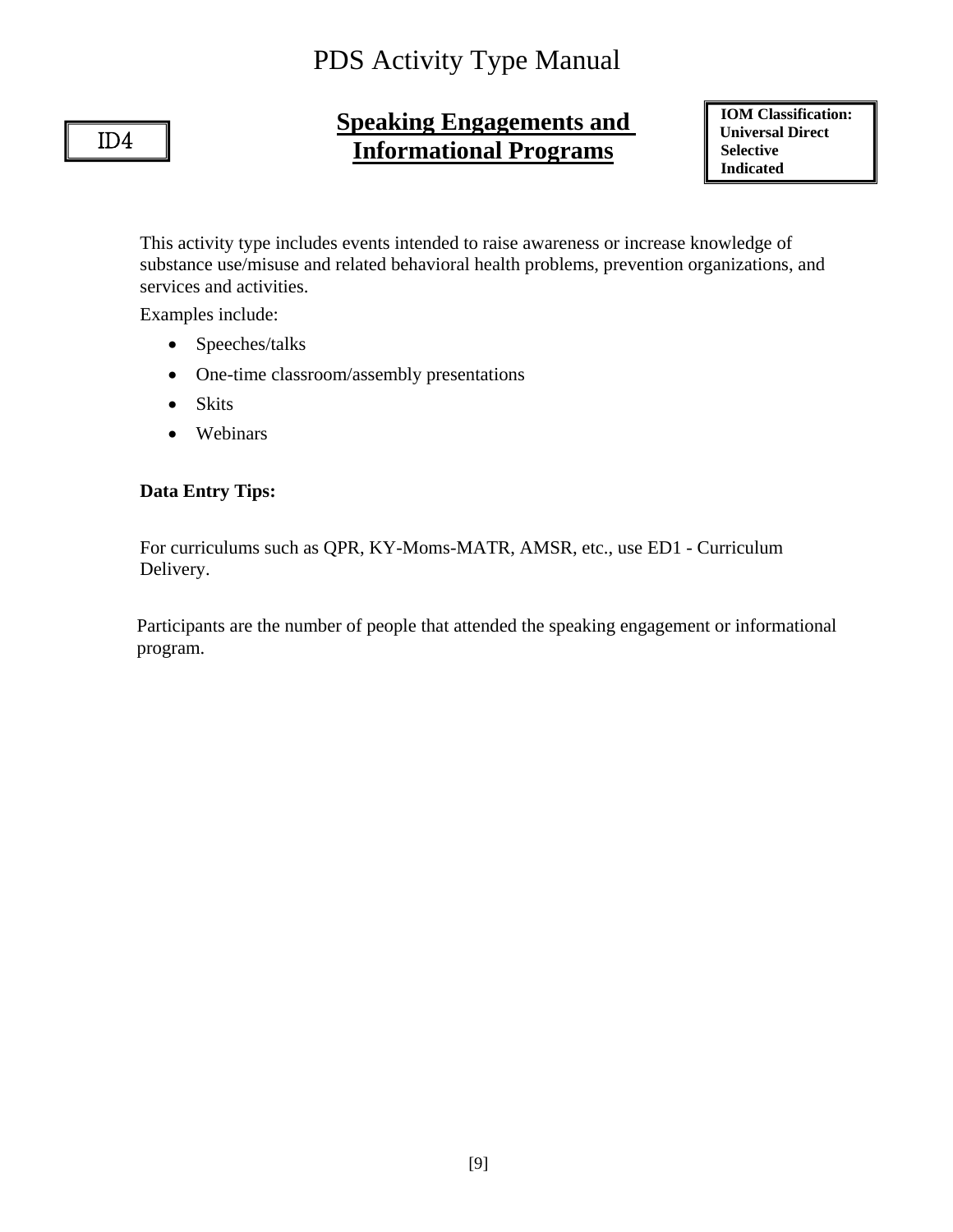ID5

ī

# **Information Requests Responded To**

**IOM Classification: Universal Direct Selective Indicated** 

Use this activity type to track information requested by individuals who walk-in, call, email, etc. Unlike Materials Dissemination, these are usually requests for a small quantity of brochures, pamphlets etc. intended for individual use.

Examples include:

- A mother requests information on marijuana because she is concerned about her son's use.
- A CMHC co-worker requests a pamphlet on substance use and/or suicide prevention.

#### **Data Entry Tip:**

Create one record at the end of each month of all requests on a regional basis.

Participants are the number of people to whom you gave information.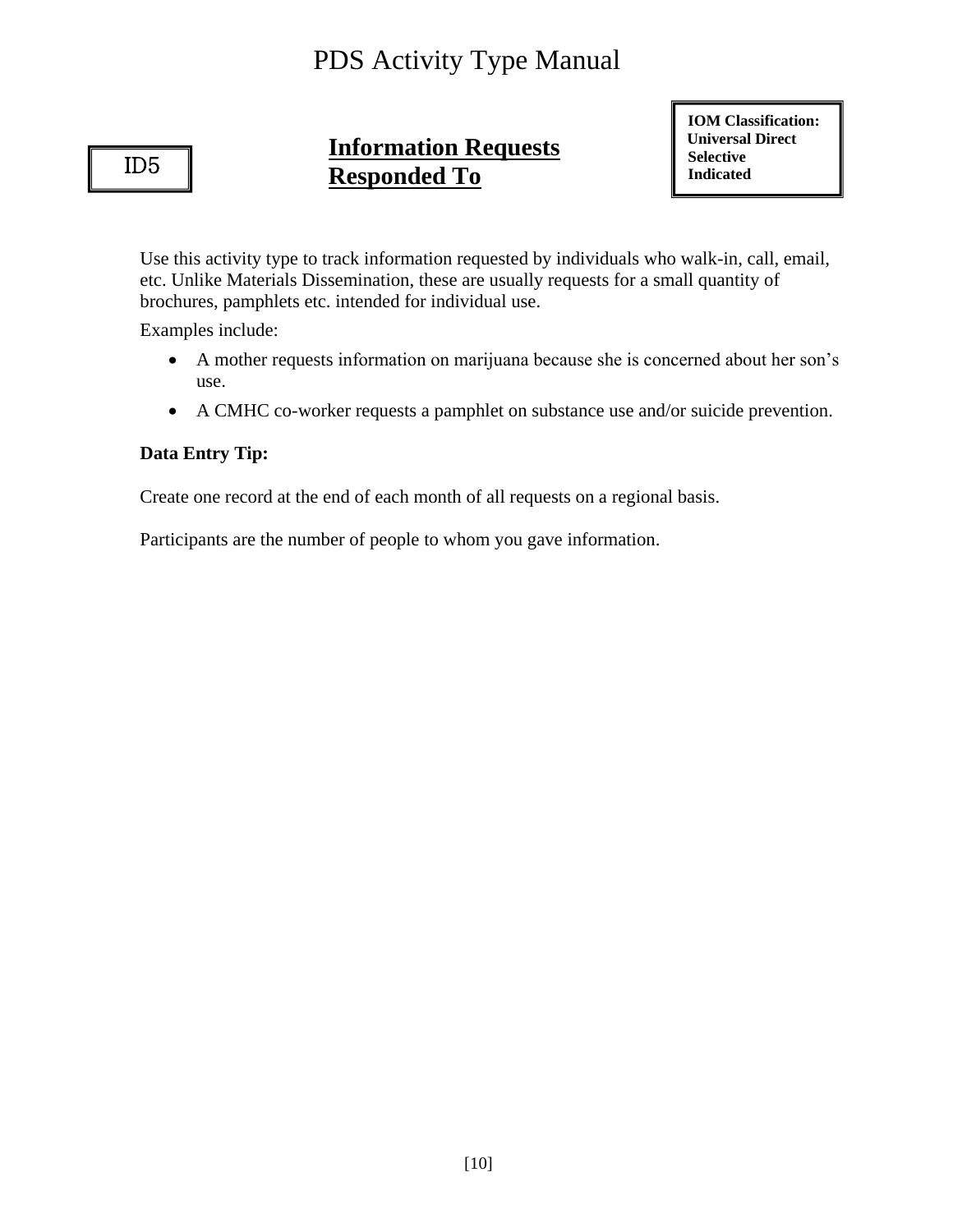# **Strategy: Education**

**CSAP Strategy Definition:** This strategy involves two-way communication and is distinguished from the Information Dissemination strategy by the fact that interaction between the educator/facilitator and the participants is the basis of its activities. Activities under this strategy aim to affect life and social skills, including decision-making, refusal skills, and critical analysis (e.g., of media messages). Education always includes use of an established curriculum.

# ED1

Ξ

# **Curriculum Delivery**

**IOM Classification: Universal Direct Selective Indicated**

This activity type includes all types of recognized substance use/misuse and suicide prevention courses, seminars, workshops or curriculum. The course name should be on the list of State Approaches (formerly State Strategies); if it is not, please email the Prevention Data System Manager to request an addition.

Examples include (among others):

- Project Alert
- Prime for Life
- QPR
- Making Healthy Choices

#### **Data Entry Tip:**

For vendor education (STAR, TRUST, TIPS, etc.) and training of trainers courses, use the activity type CBP9 - Community Training.

A recognized curriculum means that agencies such as CDC, DBH, OJJDP, or SAMHSA have included it in their registry, or it is on an approved program list.

Administration of pre/post-tests is considered an integral part of curriculum delivery and does not need a separate entry.

Sources of Strength trainings of adult advisors and peer leaders are coded under Curriculum Delivery. Sources activities, including the delivery of campaigns, are coded under the appropriate category depending on the activity.

Participants are the number of people receiving the curriculum.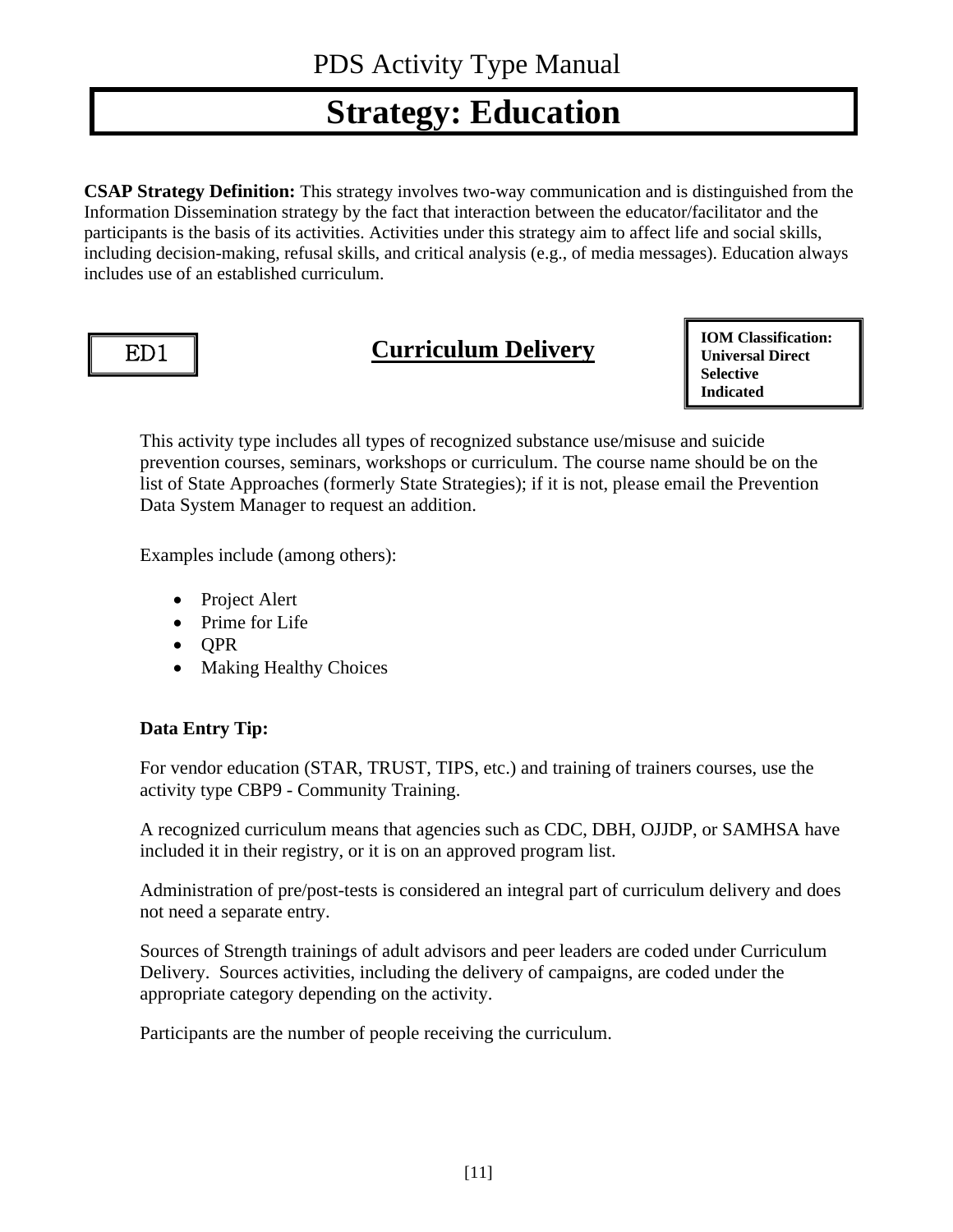# **Strategy: Alternative Activities**

**CSAP Strategy Definition:** This strategy includes constructive and healthy activities that offset the attraction to substance use/misuse and prevent related consequences.

A1

Ξ

### **Alternative Activity or Program Delivery and Support Group Activities**

**IOM Classification: Universal Direct Selective Indicated**

Activities may be single events, such as drug-free parties or dances. Activities may also be recurring, such as after-school programs, mentoring sessions, or support group meetings.

This activity type also includes community service events. These are events or activities intended to prevent substance use/misuse by involving people in community service.

Examples include:

- After school clubs
- School bonding and social activities
- Community sponsored drug-free activities
- Project Prom
- Project Graduation
- Alcohol-free festivals

#### **Data Entry Tips:**

Alternative activities include both youth and adult activities.

Funding sources for these activities include, but are not limited to, YES Grant Funds, KY Malt Beverage Association funds (\$500/high school available annually), and ASAP funds. Block Grant funds should not be utilized to support Alternative Activities.

Participants are the number of people who attend the activity; for youth-focused activities, make sure to include adult volunteers.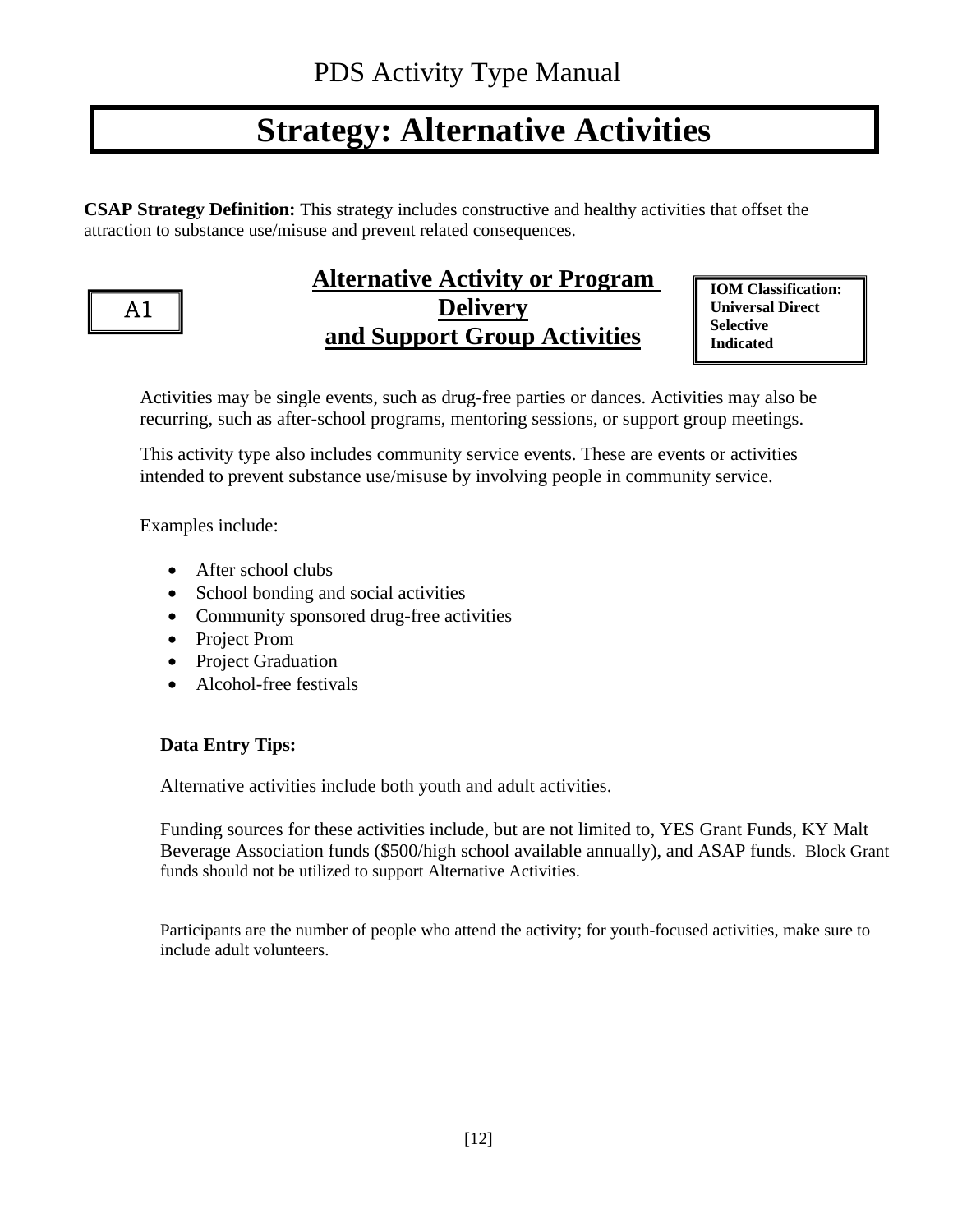# **Strategy: Environmental**

**CSAP Strategy Definition:** This strategy establishes or changes written and unwritten community standards, codes, norms, and attitudes that influence the misuse of alcohol, tobacco/nicotine products, and other drugs.



# **Efforts, Campaigns or Activities to Reduce Illegal Sales to Minors**

**IOM Classification: Universal Direct Universal Indirect**

Use this activity type for any effort aimed at vendors who sell alcohol, tobacco/nicotine products, drugs, or drug paraphernalia.

Examples include:

- Carding programs
- Recognizing vendors who comply with the law
- Compliance checks
- Reward & Remind
- TRUST
- "Shoulder taps"
- Efforts to move products behind the counter of a store

Participants are any individual you interact with during the activity, such as clerks, police officers, and youth.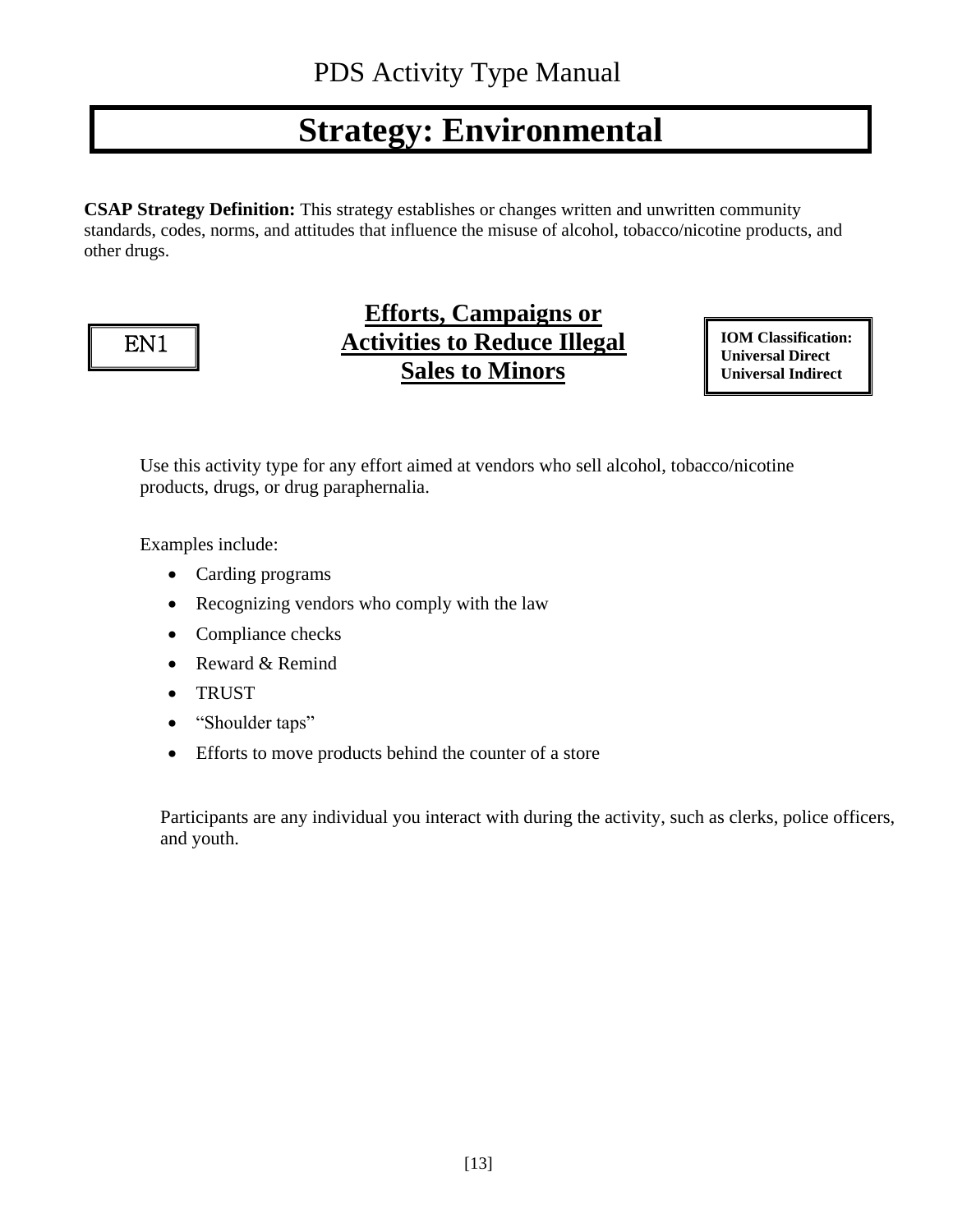EN2

Ξ

# **Public Policy, Law, Regulation, Ordinance, Community Campaign, Effort or Activity**

**IOM Classification: Universal Direct Universal Indirect**

Use this activity type for efforts aimed at establishing, changing, or supporting policies addressing substance use/misuse and related consequences. Also use this activity for efforts that influence community standards, codes, norms and attitudes related to substance use and related consequences.

Examples include:

- Efforts to develop more effective DUI enforcement, increase taxes on alcoholic beverages, and decrease outlet density
- Warning-sign campaigns and restrictions on smoking in public places
- Sobriety checkpoint support
- Sticker Shock

#### **Data Entry Tips:**

For efforts involving sales to minors, use EN1 - Efforts, Campaigns or Activities to Reduce Illegal Sales to Minors.

Sources of Strength campaigns implemented in schools supported by the Regional Prevention Centers, should also be entered under this activity type.

Participants are the number of entities (for example, schools, communities) you are working with regarding their policies, laws, regulations, ordinances, community campaigns, efforts, or activities.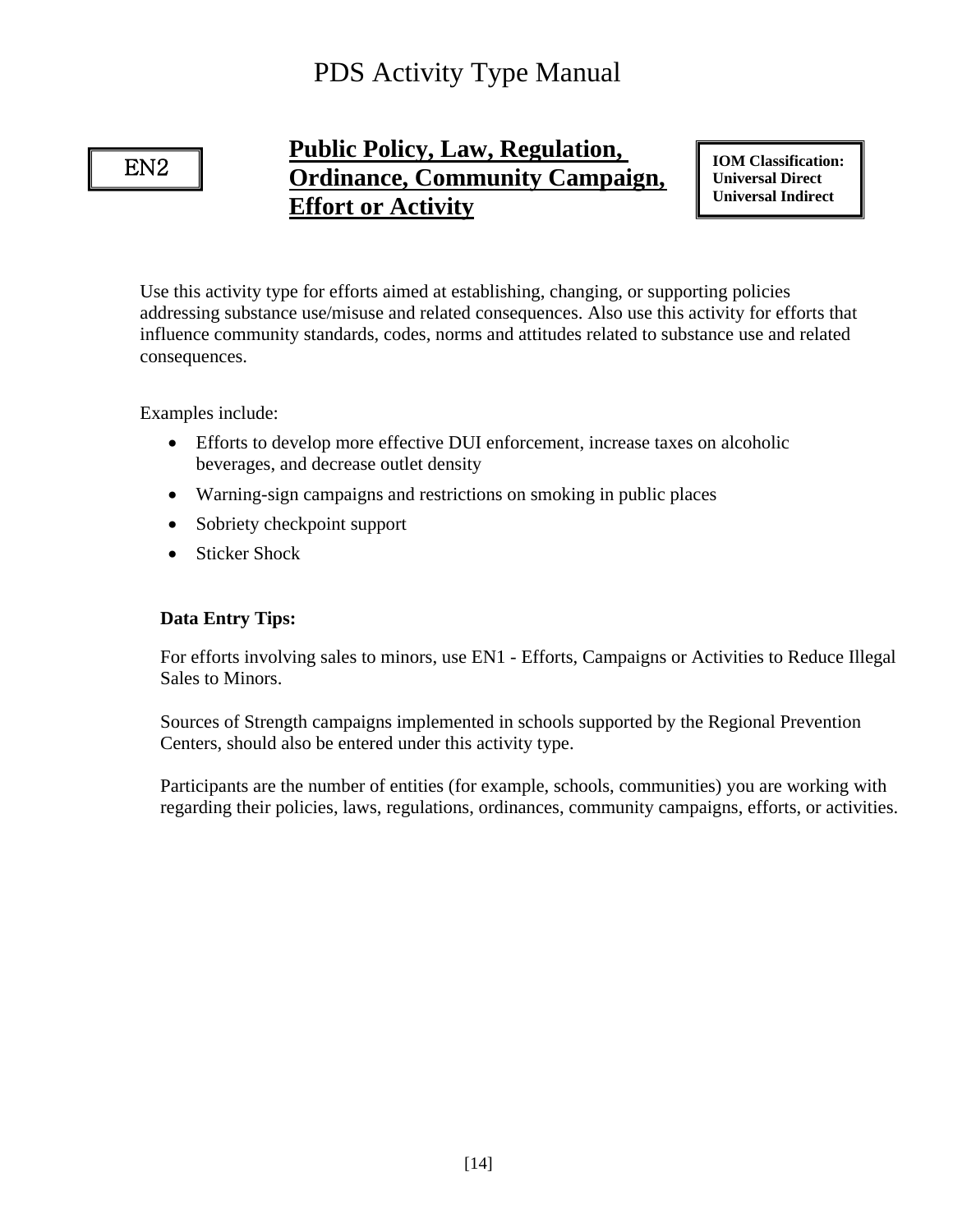#### EN3

٦

### **Policy, Law, Regulation or Ordinance Successful Effort**

**IOM Classification: Universal Indirect**

The following activity type captures an actual environmental change that may result from staff/community efforts. Use this activity type for events that reflect an actual change, not just an expression of intent. It also includes the failure of a policy, law, regulation, or ordinance that failed as a result of efforts aimed at that outcome.

Examples include:

- New laws, regulations, or policies
- Formal decisions upholding supportive laws, regulations, or policies already in existence
- Positive revisions or amendments to laws, regulations, or ordinances

*Note:* **Policy, Law, Regulation or Ordinance Successful Effort is an activity type intended to mark the official establishment of a policy, law, regulation or ordinance, not to capture the time spent on activities leading up to the official establishment. Time spent preparing for the establishment of the policy, law, regulation or ordinance is entered under the appropriate Activity type (e.g. ID2 - Materials Dissemination, EN2 – Public Policy, Law, Regulation, Ordinance, Community Campaign, Effort or Activity, CBP4 - Research and Evaluation Activity, CBP7 - Consultation & Technical Assistance).**

**Data Entry Tip**: Combine policy changes of one managing entity into one entry (ex. Thorntons, School District, etc.).

When using this activity type enter implementation time, participants, and demographics as zero.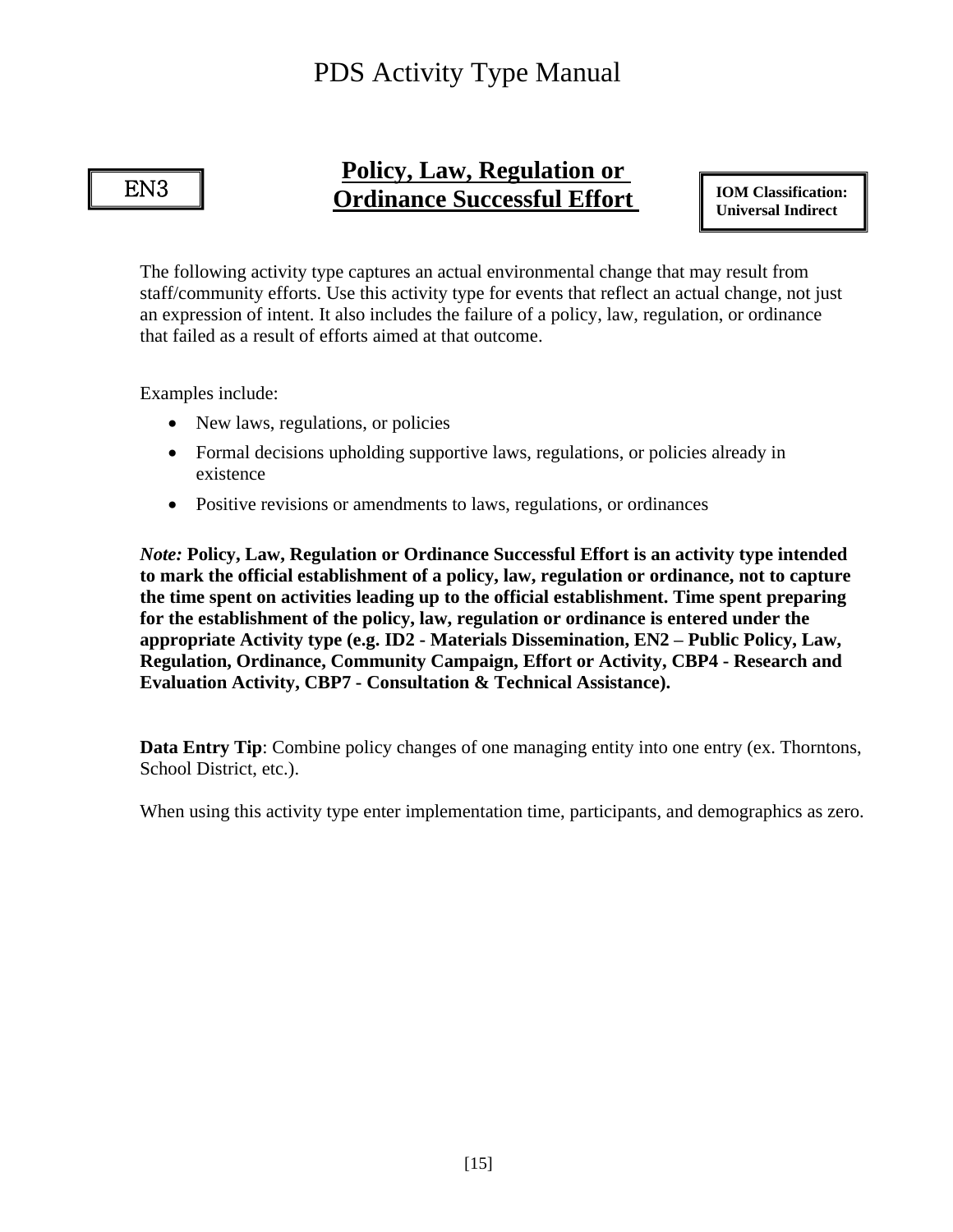# **Strategy: Community-Based Process**

**CSAP Strategy Definition:** This strategy aims to enhance the ability of the community to provide behavioral health promotion, prevention, and treatment services.

#### CBP1

Ξ

# **Formal Community Team Formation**

**IOM Classification: Universal Direct**

Use this activity type to report the establishment of formal community teams focused on behavioral health prevention and promotion. Make one entry in the database as a new team is established.

Examples include:

- New interagency councils
- Task forces
- Coalitions
- Youth prevention clubs
- KY-ASAP local boards
- Youth Empowerment System (YES) Groups
- Zero Suicide teams
- Community drug task forces

*Note:* **Formal Community Team Formation is an entry intended to mark the official establishment of a community team, not to capture the time spent on activities leading up to the team being established. Time spent preparing to establish the community team is entered under the appropriate Activity type (e.g. ID2 - Materials Dissemination, CBP4 - Research and Evaluation Activity, CBP7 - Consultation & Technical Assistance).**

**Data Entry Tip:** When using this activity type enter implementation time, participants, and demographics as zero.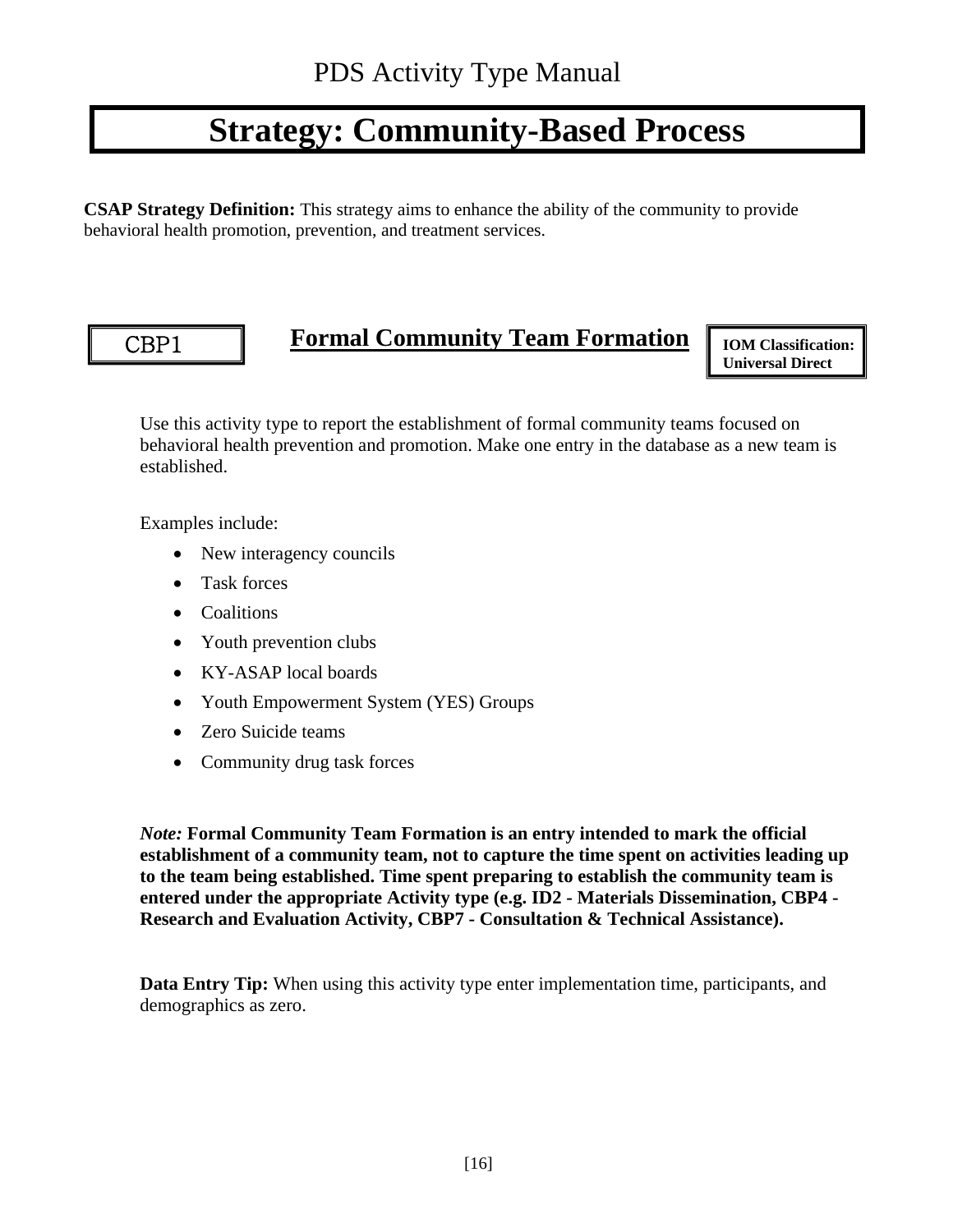### CBP2

٦

### **Formal Community Team Meetings**

**IOM Classification: Universal Direct**

Use this activity type to report the meetings of interagency councils, task forces, coalitions, youth prevention clubs, or other community groups. Subcommittee meetings should also be reported under this activity type.

#### **Data Entry Tips:**

Set-up for meetings, typing up minutes, sending email reminders, and any other logistics should be included as preparation or follow-up time.

For the formation of a Community Team, use CBP1 - Formal Community Team Formation.

Participants are the number of people present at the meeting. If multiple staff from the same RPC are present at the same meeting, only one RPC staff member will enter participants; the other staff members will enter participants as zero.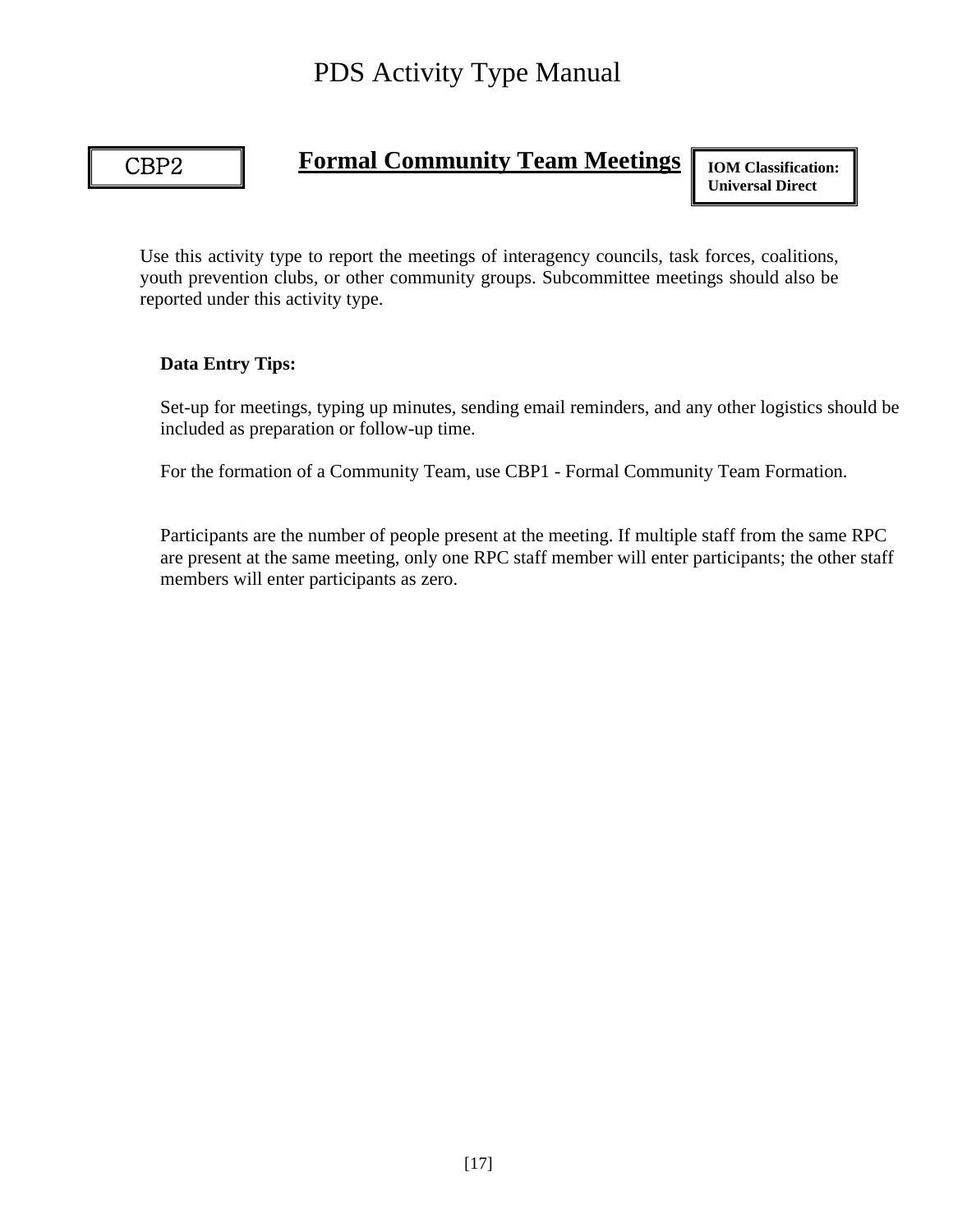### CBP3

٦

# **Other Formal Community Team Activities**

**IOM Classification: Universal Direct**

This activity type is used for activities or services conducted with or sponsored by formal community teams for the purpose of fostering, supporting, or enhancing community prevention efforts. In general, this activity type is useful for community team activities for which there is no other clearly appropriate activity type.

Examples include:

- Multi-agency coordination and collaboration
- Mobilization events
- Out of the Darkness Walks
- Truth and Consequences
- Reality Stores

Participants are the number of people who attend the activity; for youth-focused activities, make sure to include adult volunteers.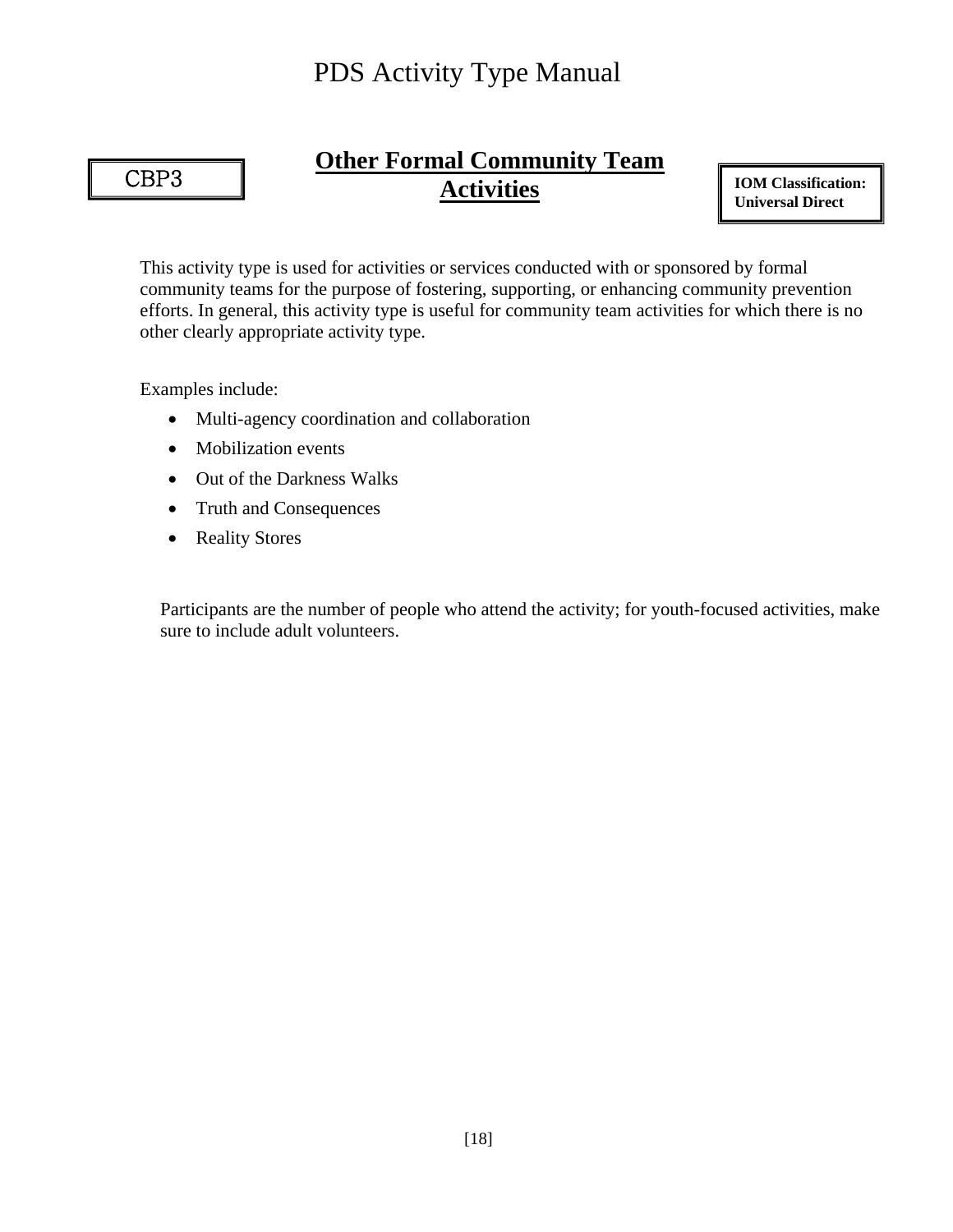CBP4

٦

# **Research or Evaluation Activity/Report**

**IOM Classification: Universal Indirect**

This activity type supports the evaluation of prevention programming.

Examples of this activity type include (but are not limited to):

- Program reports (KMM quarterly reports, YES reports, etc.)
- Research studies
- Data collection and analysis to:
	- o Identify target populations
	- o Prioritize prevention needs
	- o Assess existing prevention services
	- o Formulate goals, objectives, and action plans through the analysis of data
- Selection of interventions
- Population surveys
- Process evaluation activities, such as monitoring a session of a curriculum to determine implementation fidelity
- Synar Census
- 110c RPC Project Budget and Financial Report (PBFR)

#### **Data Entry Tips:**

All RPC needs assessment activities are entered under this activity type. When the RPC Needs Assessment is complete, an entry is made under CBP5 - Community Needs Assessment.

When administering pre/post-tests as part of an evidence-based curriculum, include the pre/post-tests administration as ED1 – Curriculum Delivery.

When used to report the development of a survey instrument or completion of a written report, enter participants and demographics as zero.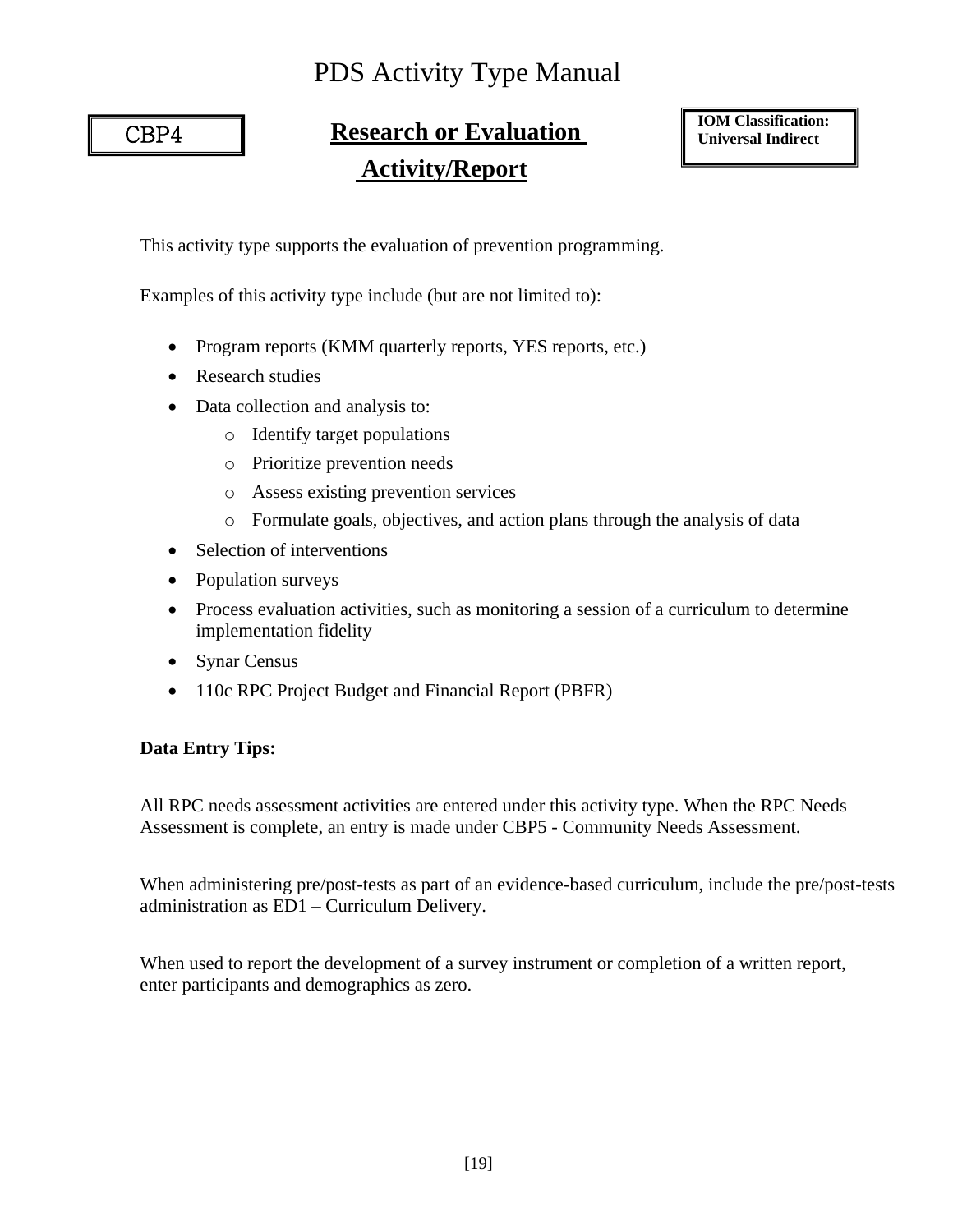#### CBP5

٦

### **Community Needs Assessment**

**IOM Classification: Universal Indirect**

This activity type refers to a completed needs assessment report. Needs assessment involves both the collection of data relevant to behavioral health and an analysis of the data. The analysis presents the conclusions that can be drawn from the data about behavioral health, related problems, or risk/protective factors in a target population. A needs assessment report also identifies the priorities to be addressed. This one-time entry is used when the needs assessment is complete.

Examples of this activity type include (but are not limited to):

- Block Grant Needs Assessment
- Discretionary Grant Needs Assessment

*Note:* **Community Needs Assessment is an entry intended to mark the completion of a needs assessment, not to capture the time spent on activities leading up to the finished product. Time spent assessing community needs is entered under CBP4 - Research and Evaluation Activity.**

**Data Entry Tip**: When using this activity type enter implementation time, participants, and demographics as zero.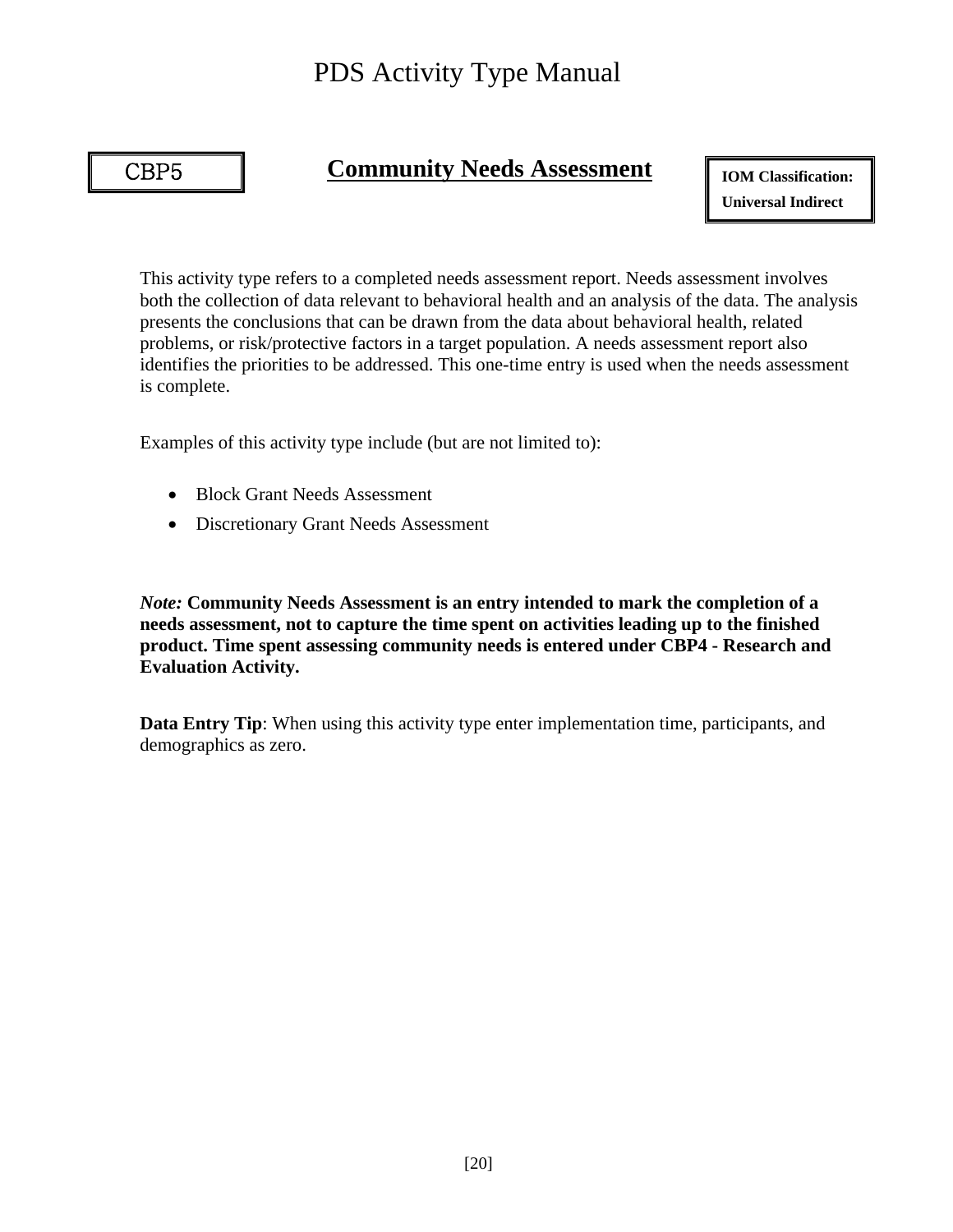#### CBP6

Ξ

### **Work Plan/Strategic Plan**

**IOM Classification: Universal Indirect**

Use this activity type when a work/strategic plan is complete. Also, use this activity type to enter your hours spent updating or editing the RPC work/strategic plan.

Examples include any time spent doing the following:

- Yearly budget/spending plan
- Staffing form
- Work plan
- Strategic plan for a coalition

#### **Data Entry Tip:**

The RPC budget process is included in this activity type, as the budget is developed in conjunction with the work plan.

When doing this type of work for another agency/group, use this activity type for the final product, and use CBP7 - Consultation & Technical Assistance for the time spent working on the plan.

Participants are the agency or group that you will submit this plan to, such as DBHDID, an ASAP coalition, or your CMHC.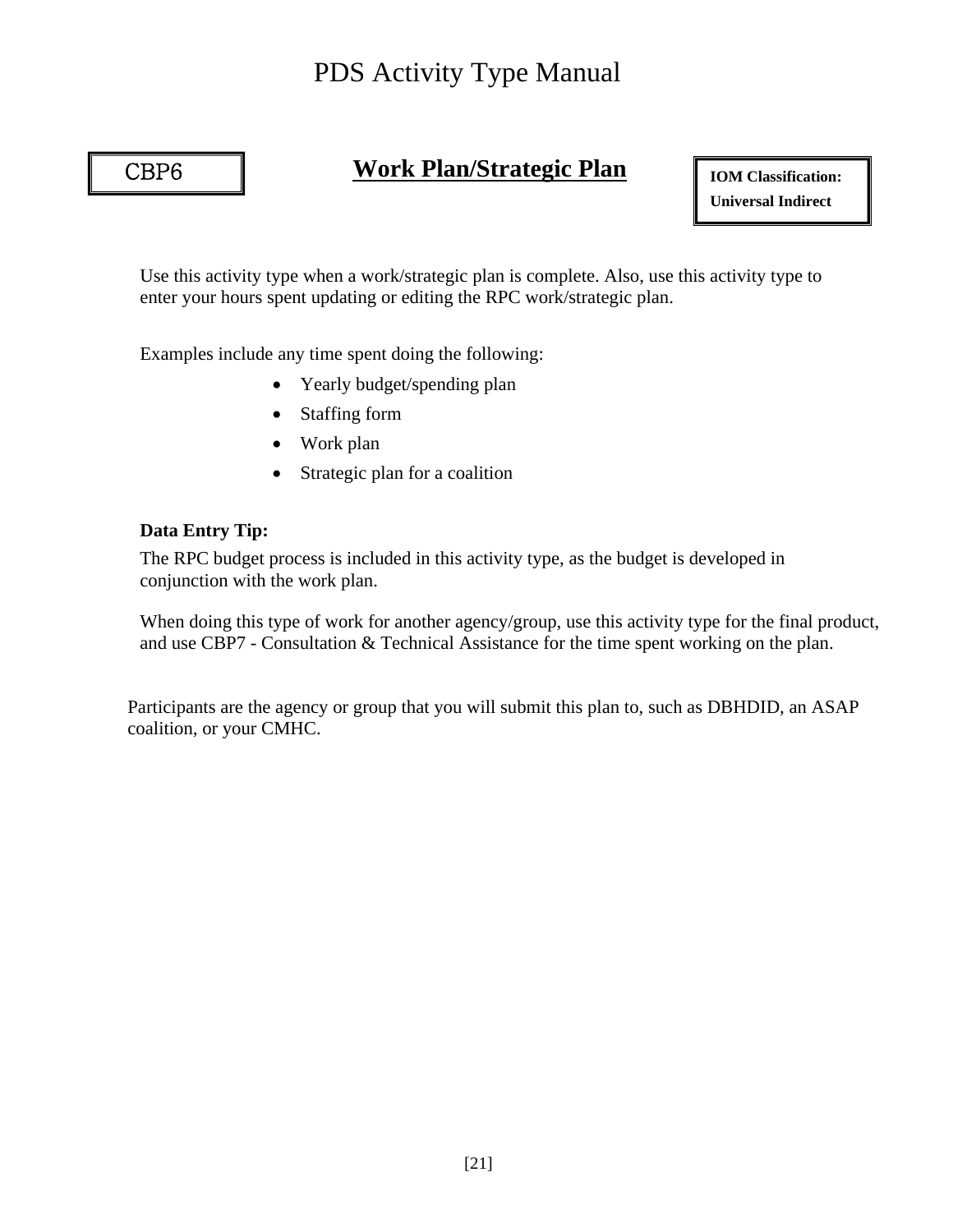CBP7

٦

# **Consultation and Technical Assistance**

**IOM Classification: Universal Direct**

Use this activity type when providing technical guidance to state or local prevention programs, community organizations and individuals.

Examples of technical assistance include, but are not limited to, guidance on the following:

- Adding programs and services
- Developing funding and resources
- Providing prevention expertise
- Addressing cultural competence
- Assisting with the development of an action plan
- Building capacity
- Assessing quality assurance and improvement
- Assessing organizational development

#### **Data Entry Tips:**

Use this activity type for prevention guidance offered to stakeholders before or after a formal community team meeting on a topic separate from the meeting.

This category would also be used to record TA provided via email, text message, or other social media platforms.

Time spent working on another agency's grant (i.e. for DFC, YES, ASAP) would be entered here. When submitting a completed grant application, use CBP8 - Accessing Services and Funding.

Time spent helping another organization create a strategic plan (DFC grant application, YES grant application) is entered under this activity type.

Time spent on yearly evaluations, interviewing new staff, updating position profiles and hiring would be coded as TA to the CMHC.

Depending on the type of TA, participants will be either the number of people or the number of organization(s) to which you are providing guidance.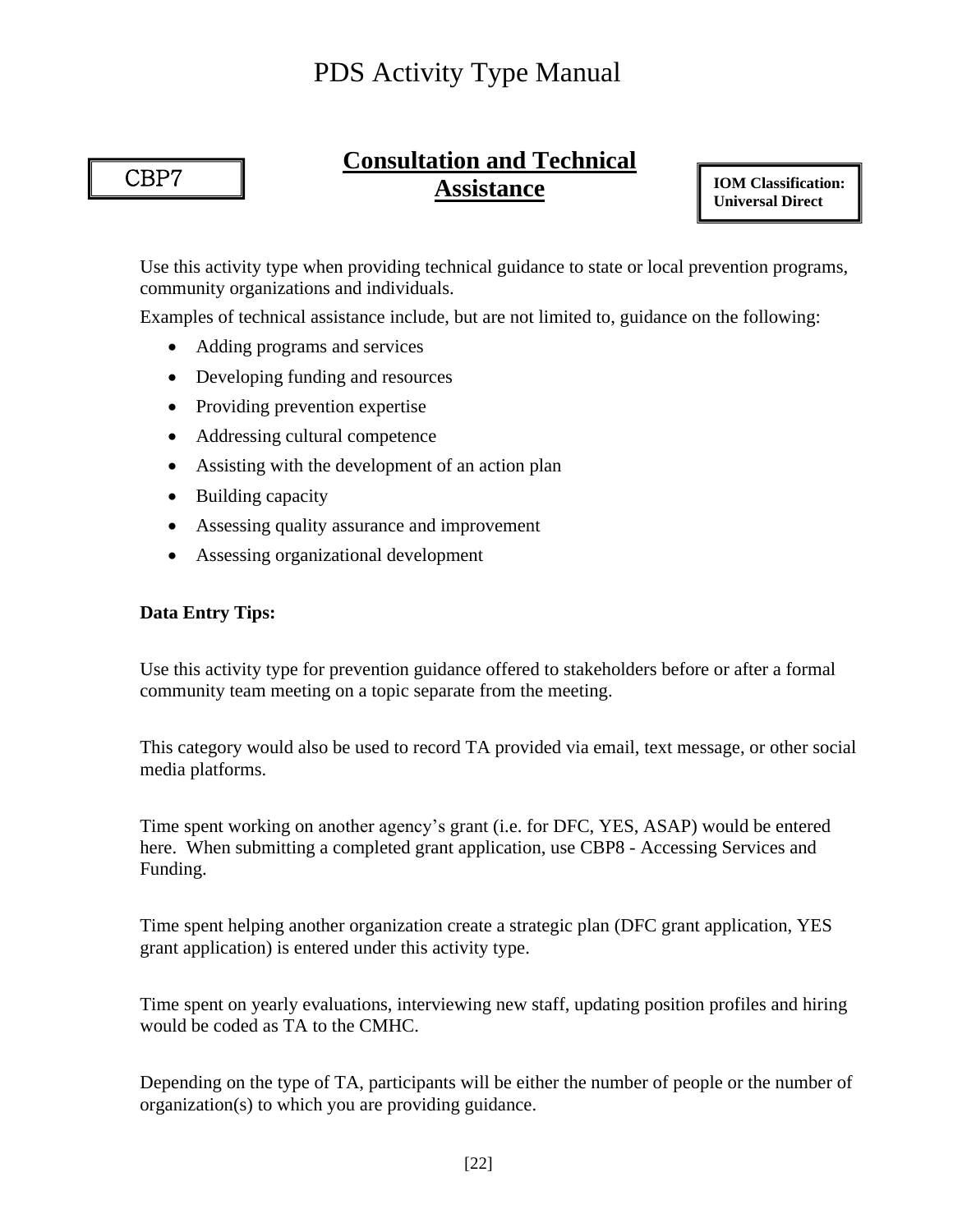

I

### **Accessing Services and Funding**

**IOM Classification: Universal Indirect**

Use this activity type each time a community resource is developed or renewed or a grant application is submitted with assistance from RPC staff. Use this activity type to report a funding application submission, not an ongoing budget process.

Examples include, but are not limited to:

- DFC grant application submission
- ASAP grant application submission
- YES grant application submission

*Note:* **Accessing Services and Funding is an entry intended to mark an event, not to capture the time spent on activities leading up to said event. Time spent preparing for Accessing Services and Funding is entered under the appropriate activity type (e.g. CBP2 – Formal Community Team Meetings; CBP7 - Consultation & Technical Assistance).**

#### **Data Entry Tips:**

To enter time spent on the ongoing application process (i.e. providing guidance to the agency to develop the application), use CBP7 - Consultation and Technical Assistance.

To enter time spent on the RPC budget process, use CBP6 - Work Plan/Strategic Plan.

When using this activity type enter implementation time, participants, and demographics as zero.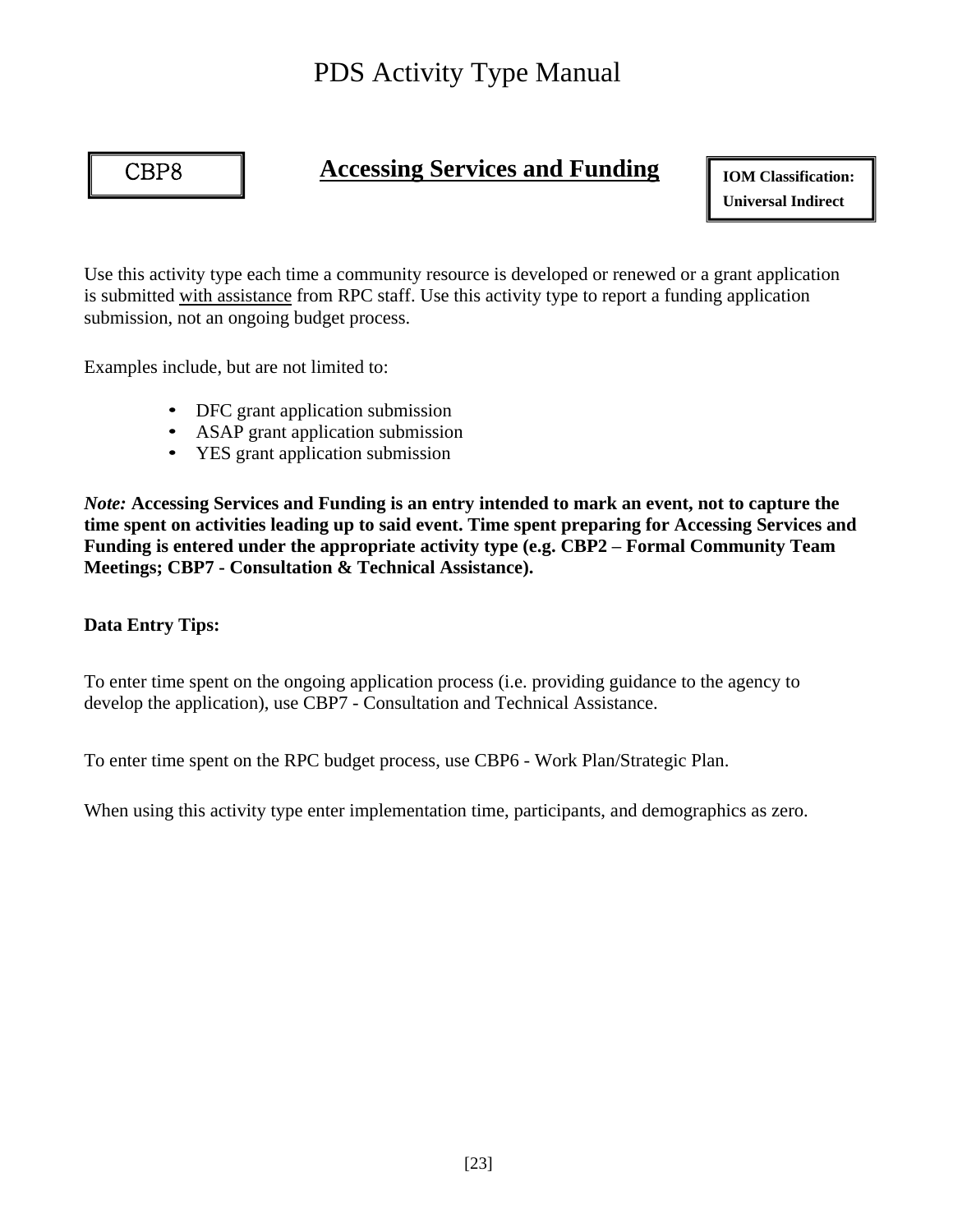#### CBP9

Ī

### **Community Training**

**IOM Classification: Universal Direct**

Community trainings are intended to build the capacity of community members to effect change in their communities by increasing knowledge and developing skills that influence behavioral and/or policy change.

Examples include, but are not limited to:

- Strategic Prevention Framework (SPF) training
- Program design training
- Training of key stakeholders
- Training of trainers
- Training of volunteers (including sponsorship of coalition/community members to attend state and national conferences)
- Trainings on advocacy vs. lobbying
- Trainings on social host ordinances

#### **Data Entry Tips:**

If a curriculum is used, use ED1 - Curriculum Delivery (e.g. QPR, AMSR, Project Alert).

If the session's goal is to raise general awareness of ATOD issues, and not to build skills, use ID4 - Speaking Engagements and Brief Educational Programs.

If RPC staff are attending (not presenting at) a community training, use CBP12 - Staff Development. In this specific instance, staff members who attend should not be counted as participants for this training.

Participants are the number of people to whom you provide training.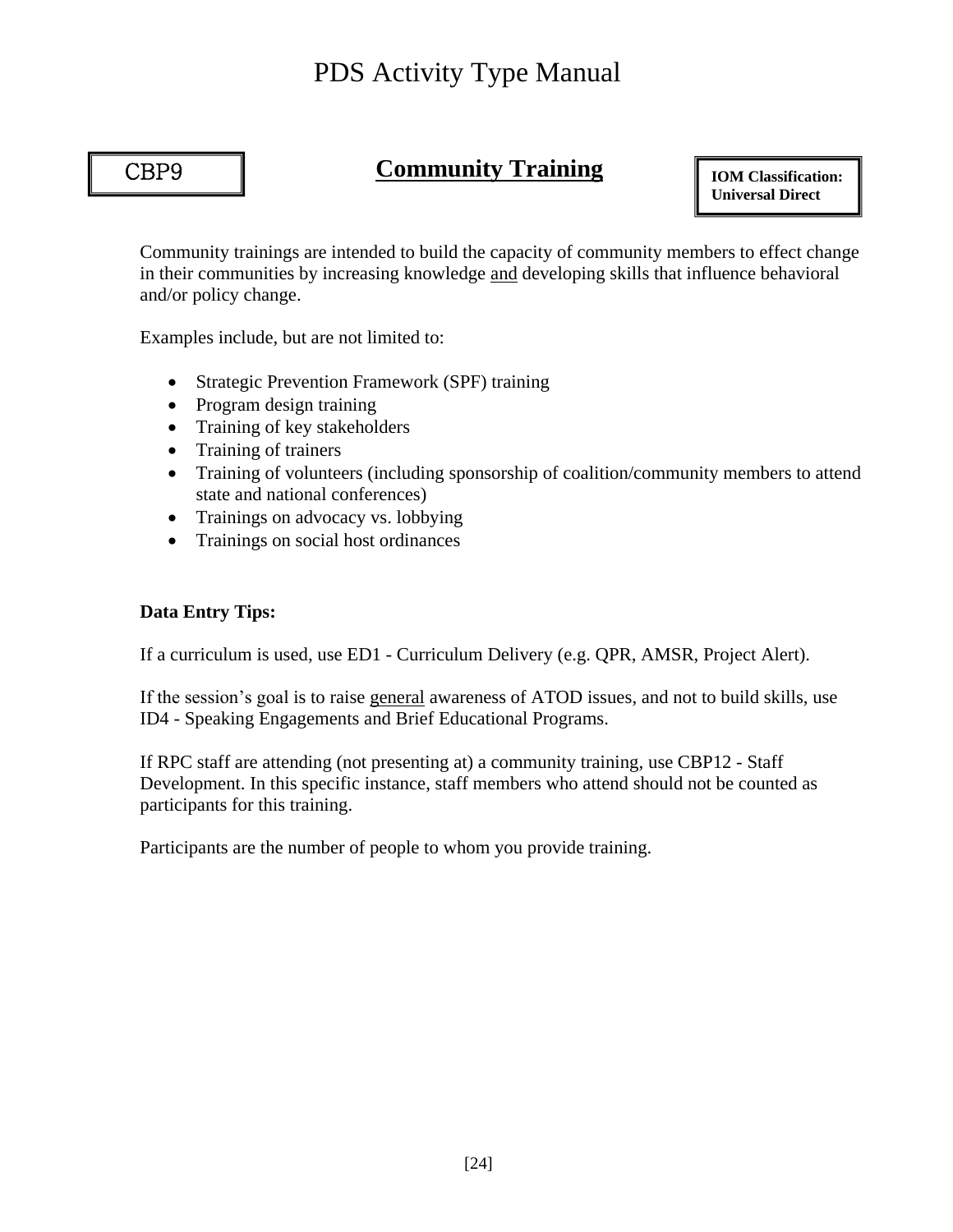### CBP10

Ī

## **New Ongoing Prevention Activity Established**

**IOM Classification: Universal Direct Universal Indirect Selective Indicated**

Use this activity type when a community organization (including CMHCs) adopts a new prevention activity for delivery to their target audience on an ongoing basis.

Examples include, but are not limited to:

- Adding a QPR requirement to new employee orientation in an agency
- Establishing a new location for a prescription drop box
- Establishing a new information outlet, such as a Military Information Station

*Note:* **The establishment of a new ongoing prevention activity or new information outlet is an entry intended to mark an event, not to capture the time spent on activities leading up to said event. Time spent preparing for the establishment of a new prevention activity is entered under the appropriate Activity type (e.g. ID1 - Materials Development, CBP7 - Consultation and Technical Assistance).**

#### **Data Entry Tips:**

When a school begins to implement Sources of Strength, there would be one entry under this activity type to acknowledge that the school started providing the program on a regular basis. Entries for the individual trainings provided to Adult Advisors and Peer Leaders are included under ED1 - Curriculum Delivery.

When using this activity type enter implementation time, participants, and demographics as zero, but include at least 15 minutes for follow-up time.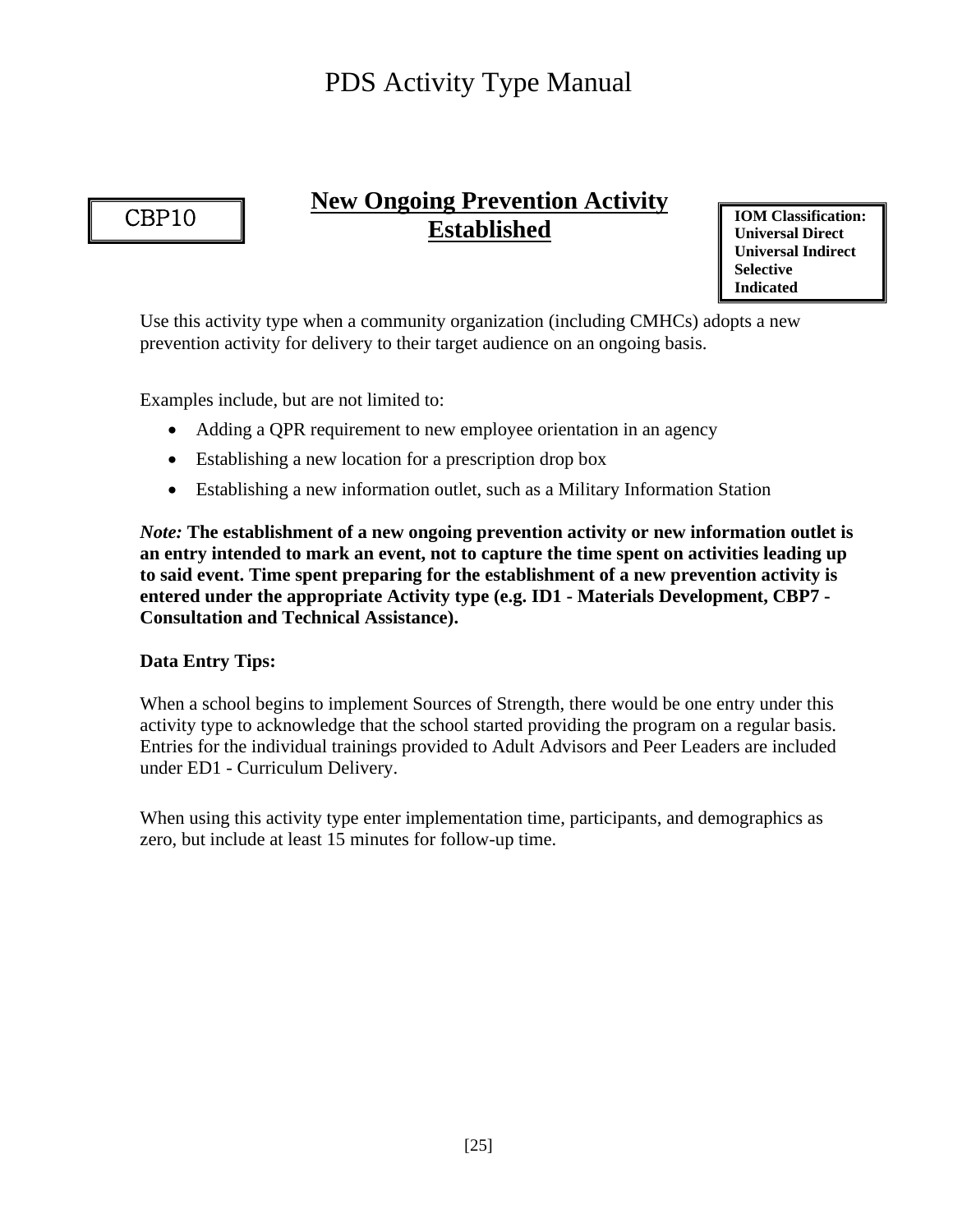### CBP11

ī

### **Marketing**

**IOM Classification: Universal Direct Universal Indirect Selective Indicated**

This activity type is used for all marketing activities. Marketing for this purpose is defined as the process of promoting prevention services to community stakeholders.

Examples include:

- Distributing promotional flyers related to prevention services
- Holding meetings with stakeholders to market a program/activity (such as promoting trainings, curriculums, town hall meetings)
- Marketing the services of the RPC/CMHC
- Marketing the concept of prevention to stakeholders (for example, delivery of an "elevator speech")

Participants are the number of people or entity(s) who receive marketing information.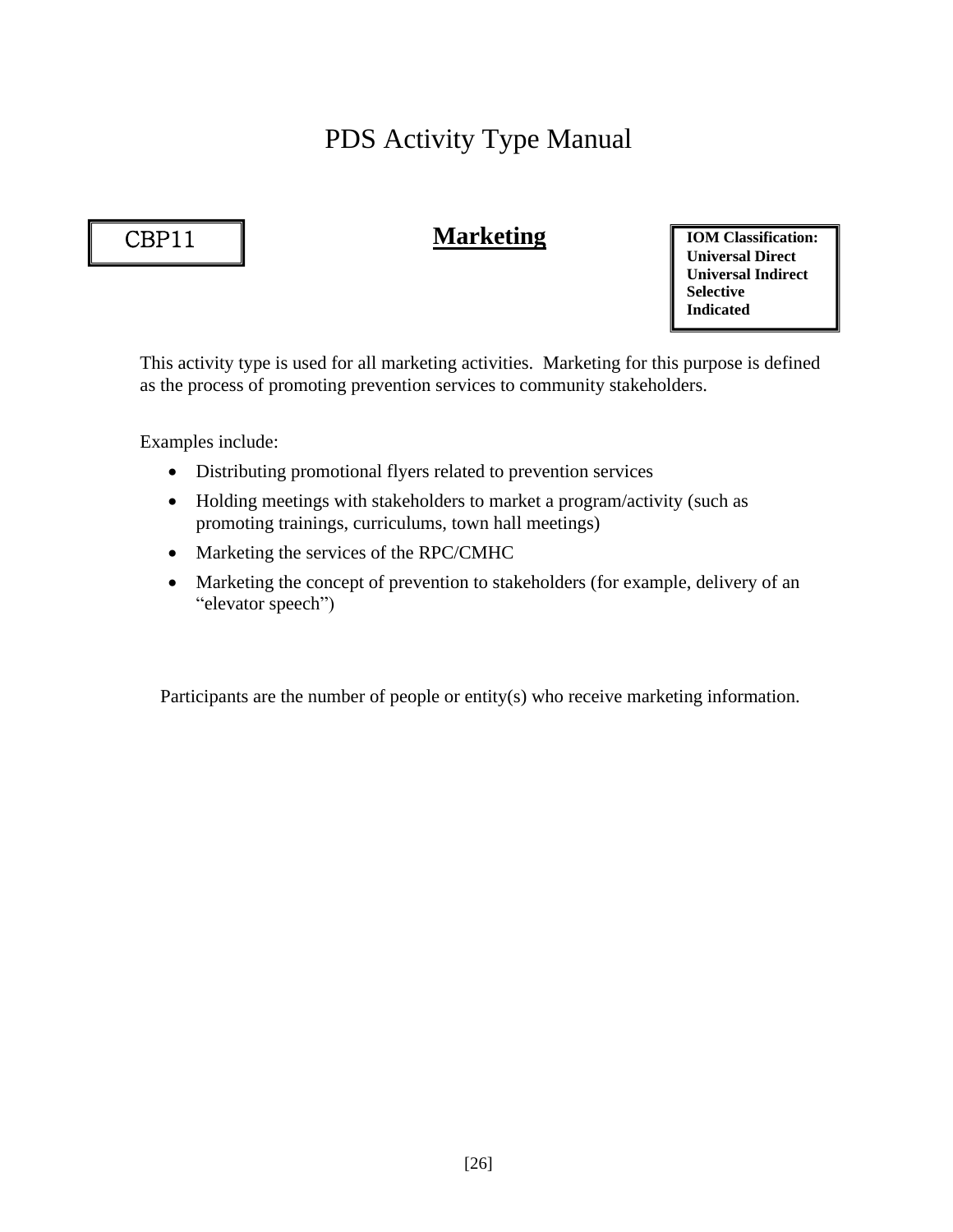### CBP12

ֺֺ

### **Staff Development**

**IOM Classification: Universal Direct**

Use this activity type for any time spent building the capacity of staff.

Examples include, but are not limited to:

- RPC Directors' meetings
- CPS study time
- Staff meetings
- Trainings (conferences, webinars, etc.)

#### **Data Entry Tips:**

Training for the purpose of Staff Development should be entered using the following instructions:

- Enter your own training separate from other staff; no combined entries.
- Implementation time should be the actual number of instruction hours you attended. Also enter your preparation, travel, and follow-up time.
- Use the Activity Title field in the PDS to name the training or conference you attended.

Enter yourself as the only participant; fill out demographics for yourself.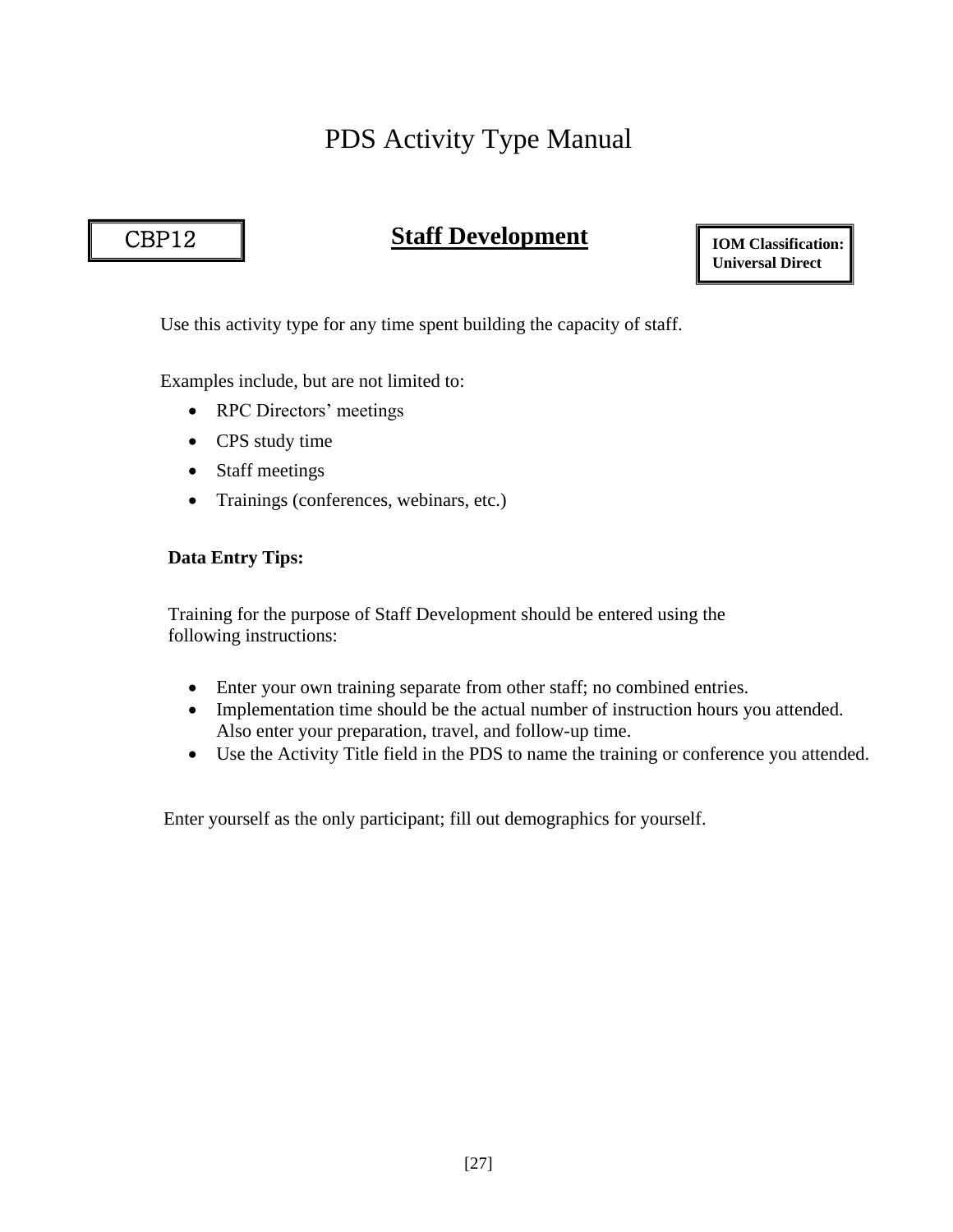### CBP13

I

### **Sustainability Plan**

**IOM Classification: Universal Indirect**

Sustainability plans seek to maintain the human, fiscal, and organizational resources needed to achieve or sustain long-term goals. Use this activity type when a sustainability plan is complete or major revisions are made to an existing sustainability plan.

Examples include, but are not limited to:

- Submitting a DFC year 3 and year 8 sustainability plan
- Submitting a sustainability plan as a grant requirement

*Note***: Sustainability Plan is a one-time entry used to mark the completion of a plan, not to capture the time spent on creating the plan. Time spent creating or supporting the Sustainability Plan is entered under the appropriate Activity type (e.g. CBP7 - Consultation & Technical Assistance).**

#### **Data Entry Tip**:

When using this activity type enter implementation time, participants, and demographics as zero.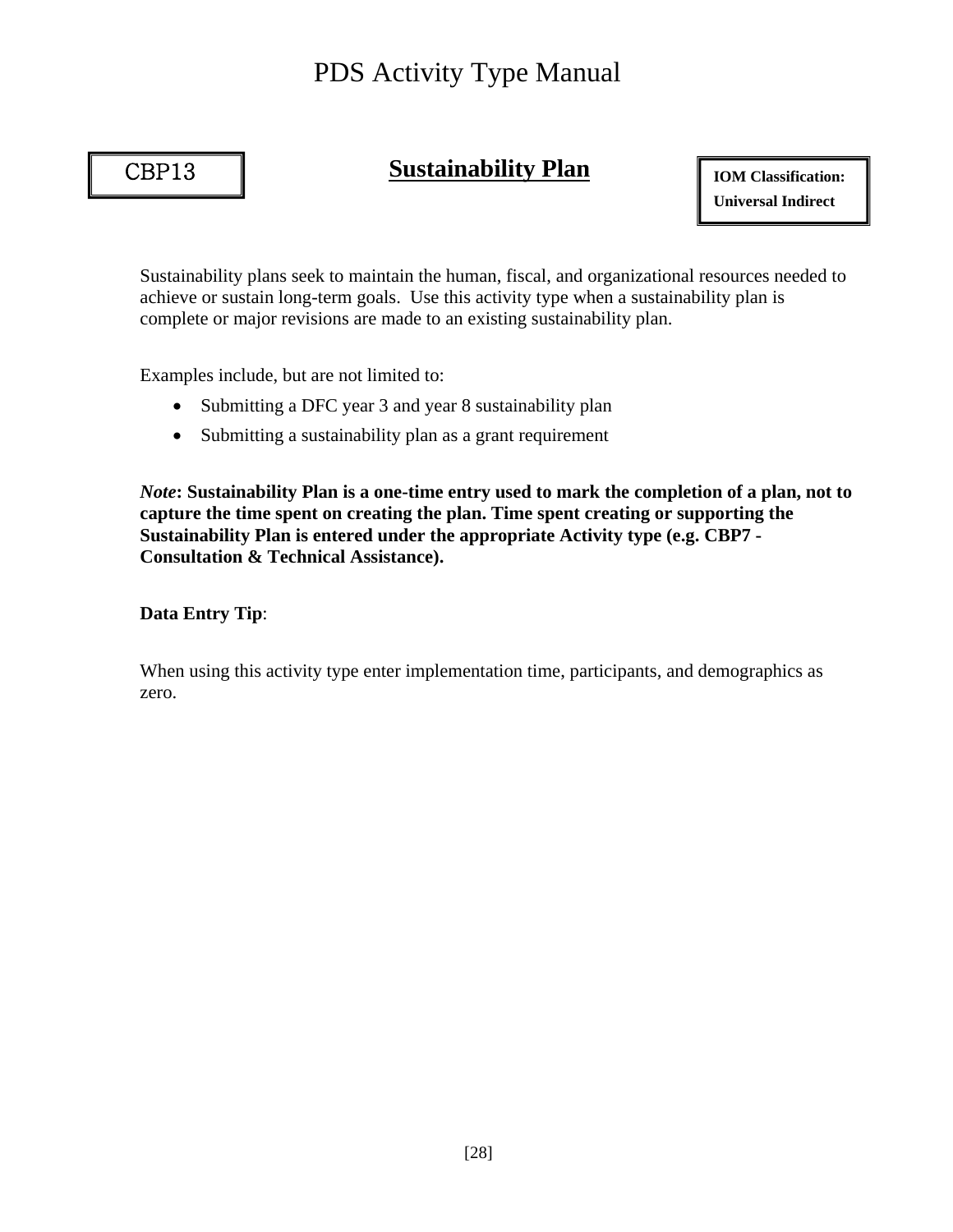### CBP14

Ī

# **Grant Review Panel**

**IOM Classification: Universal Direct**

Use this activity type when RPC Staff serve on a Grant Review Panel for the purpose of determining funding from competitive grant applications.

Examples include, but are not limited to:

- Reviewing YES grants from outside your region
- Reviewing KY-ASAP mini grants as part of a formal approval process

#### **Data Entry Tips:**

This activity type is not for use when reviewing grants that have not yet been submitted for funding consideration. That review would be reported as CBP7 - Consultation and Technical Assistance to the entity submitting the grant.

When submitting a grant application use CBP8 - Accessing Services and Funding.

Participants are the number of people present at the meeting. If multiple staff from the same RPC are present at the same meeting, only one RPC staff member will enter participants; the other staff members will enter participants as zero.